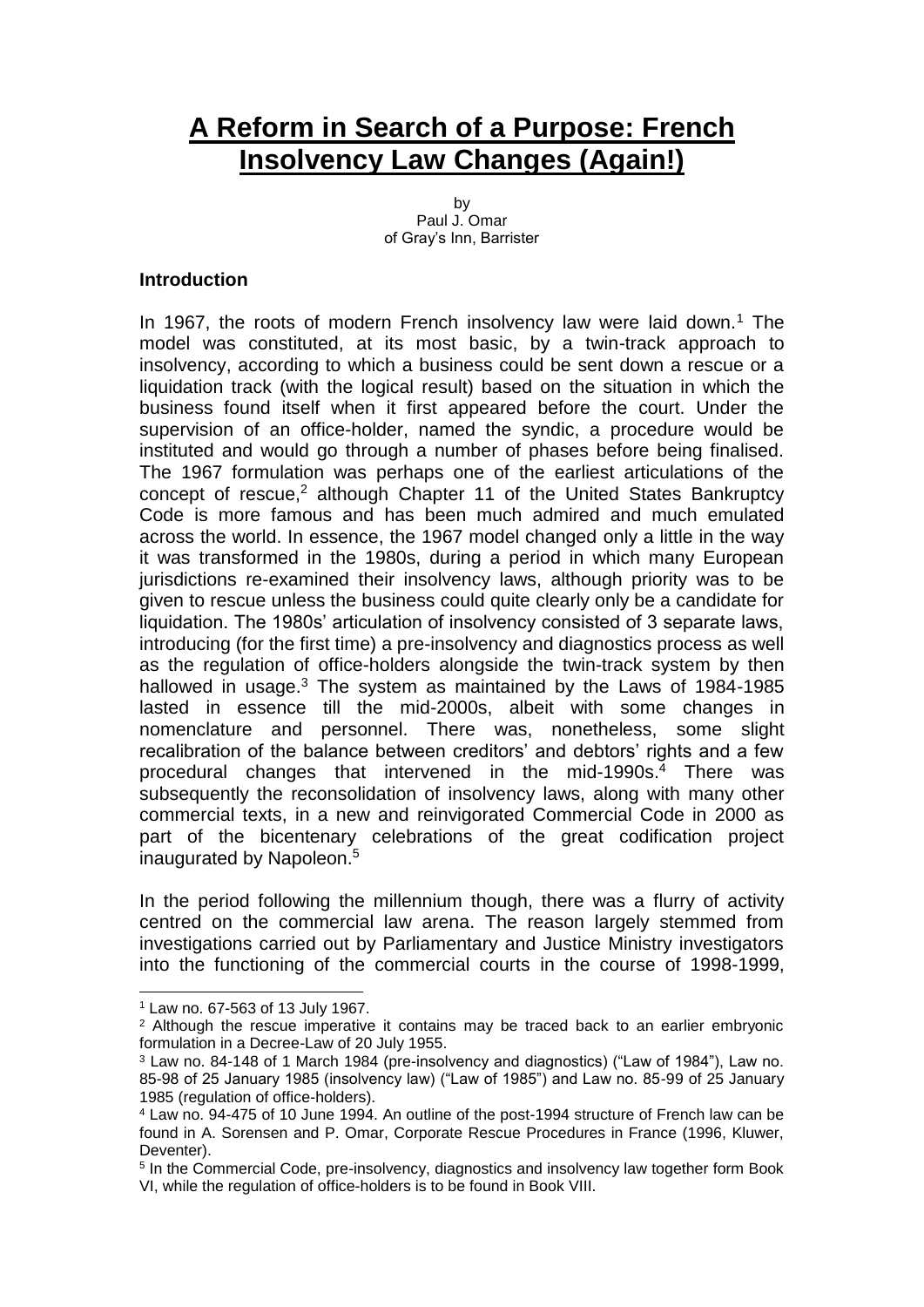which led to the discovery of instances of malfunction, misfeasance as well as behaviour ranging from the unethical to the criminal, which led in certain cases to prosecutions. The Government's response was to set out an agenda in 1999 in a Preparatory Orientation Document, which discussed possible reforms to insolvency law, the regulation of insolvency practitioners and the framework for the functioning of commercial justice. Opposition from within the judicial milieu and professions succeeded in derailing some of the commercial court reforms, but insolvency practice was the subject of an overhaul in 2003, while insolvency law reforms reached the statute book in 2005.<sup>6</sup> The Law of 2005 introduced a new procedure called *sauvegarde* (preservation), designed by analogy with the existing rescue procedure, but set further upstream so that it would be of benefit for possible early intervention in the life of a failing company. Adjustments were made to the functioning of pre-insolvency processes, extending their availability even to technically insolvent debtors, while the liquidation process was the subject of measures designed to speed it up. All in all, the insolvency framework as a result of the Law of 2005 looked to be as modern a system as it was possible to get and one that would survive the challenges of an ever-fluctuating economic environment in Europe and in which France saw itself as a key player.

The early promise, represented by the changes brought in by the Law of 2005, did not last. All too soon, the Government noted the lack of take up for the new *sauvegarde* procedure, with just over 500 procedures being opened in each of the first few years after the Law of 2005 came into force.<sup>7</sup> Although the limited statistics may not be entirely significant, comparisons were made to the relative take up of conciliation and *ad hoc* mandates, where some 2500 procedures were reported annually, an increase from 1500 procedures before the entry of the law into force.<sup>8</sup> Nevertheless, rescue procedures overall seemed not to fare well, while liquidations continued to soar. This prompted the changes that intervened in 2008, when Article 74 of the Law of 2008<sup>9</sup> was used to authorise the French Government to rely on the exceptional powers in Article 38 of the Constitution to legislate by way of ordinance in order to reform the insolvency law framework.<sup>10</sup> The Ordinance of 2008 made major changes affecting all of the insolvency procedures contained within Book VI of the Commercial Code, notably by increasing the options open to entrepreneurs faced with financial difficulties as well as enhancing the

 $6$  Law no. 2005-845 of 26 July 2005 ("Law of 2005"). An account of the process leading up to the adoption of this law can be found in P. Omar, The Progress of Reforms to Insolvency Law and Practice in France, Chapter 3 in K. Broc and R. Parry (eds.), Corporate Rescue in Europe: Recent Developments (2004, Kluwer, Deventer), at 51-78; updated in P. Omar, Reforms to the Framework of Insolvency Law and Practice in France: 1996-2006, Chapter 6 in K. Broc and R. Parry (eds.), Corporate Rescue: An Overview of Recent Developments (2<sup>nd</sup> ed) (2006, Kluwer, Deventer), at 111-150.

<sup>&</sup>lt;sup>7</sup> See T. Montéran, Pour améliorer le droit des entreprises, osons la réforme, Gazette du Palais 24 January 2008, no. 24, at 3. More precise statistics are quoted by M-H. Monsèrié-Bon and C. Saint-Alary-Houin, La loi des sauvegarde des entreprises: nécessité et intérêt d'une réforme annoncée, Recueil Dalloz 2008, at 941, noting 500 procedures in 2006 and 506 in 2007.

<sup>8</sup> Montéran, above note 7, at 3.

<sup>9</sup> Law no. 2008-676 of 4 August 2008 on the Modernisation of the Economy ("Law of 2008").

<sup>10</sup> This procedure was also used for the consolidation in 2000 of texts into a revived Commercial Code.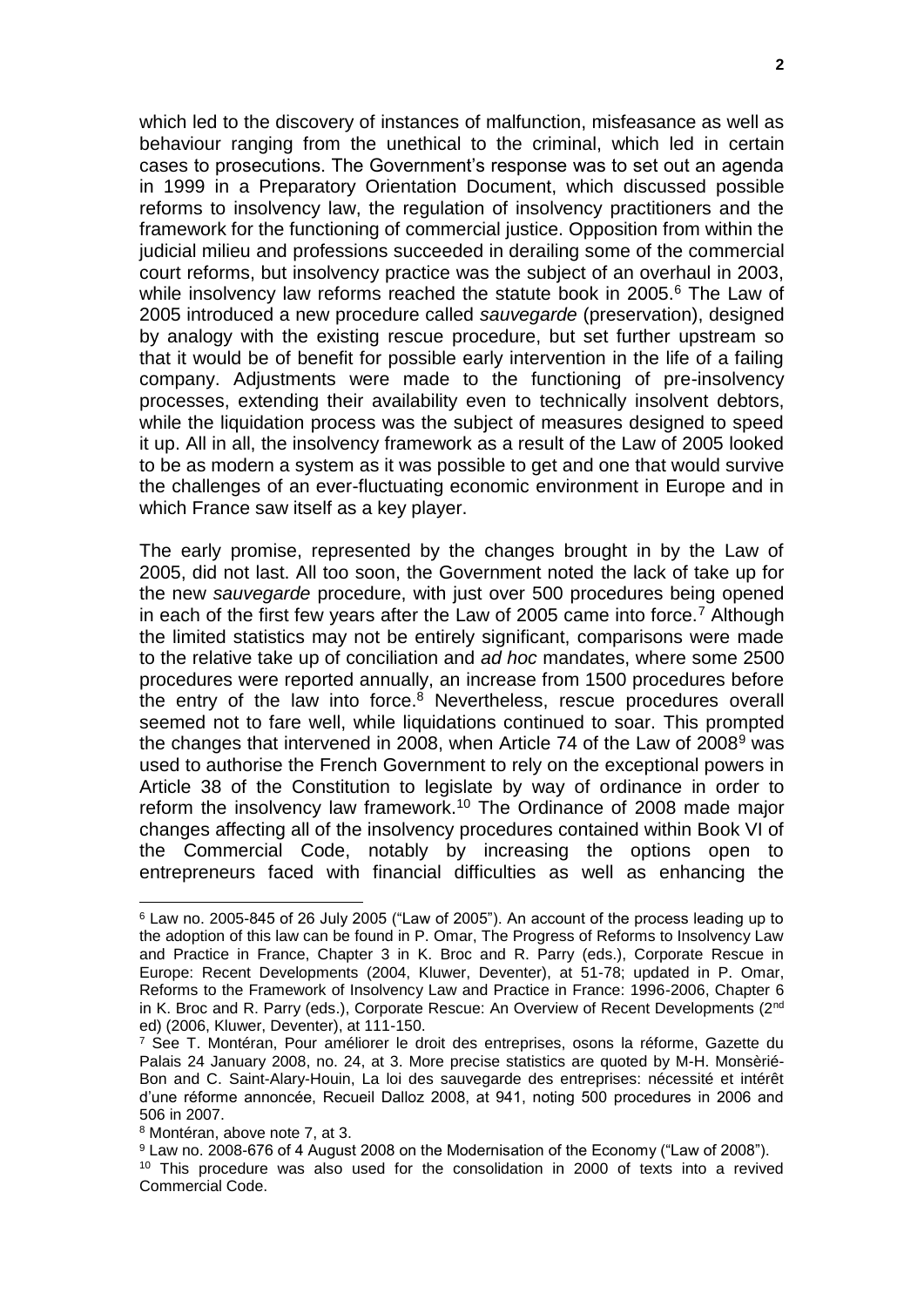operation of the various insolvency procedures, especially those that favoured negotiations with the creditors and supported upstream rescue. As such, the bulk of its provisions addressed the perceived deficiencies in the law on *sauvegarde*. <sup>11</sup> It was also accompanied by a report addressed to the President of the Republic and was later completed by regulations introduced by decree,<sup>12</sup> which also modified the regulatory sections of the Commercial Code and incidentally altered the conditions for the seizure and sale of properties.

In the wake of the global financial crisis, developments in practice prompted further reforms in 2010 to introduce the pre-pack via a new procedure called *sauvegarde financière accélérée* (accelerated financial preservation). Designed as a variation on the *sauvegarde* procedure, the new procedure resulted from a package of reforms to the banking and financial sectors contained in an omnibus text.<sup>13</sup> The new procedure was designed for the use of debtors who had been undergoing a conciliation procedure, but who could also demonstrate the criterion for entry to *sauvegarde* and who would, because of their size, be required to have creditors' committees formed for the purposes of approving a rescue plan. <sup>14</sup> These debtors could apply to court with a plan in hand they believed would assure the continuation of the business and that could command the support of a majority of financial creditors and/or bondholders.<sup>15</sup> The court would take into account the views of the conciliator on the progress of conciliation and the likelihood of adoption of the draft plan by the relevant creditors/bondholders. <sup>16</sup> Once approval had been obtained, the court would adopt the plan, normally within a month of proceedings being opened. If approval was not forthcoming, the procedure would be terminated.<sup>17</sup>

#### **First Steps towards Reform**

With the cumulative reforms and the introduction of new insolvency tools represented by the Law of 2005, Ordinance of 2008 and Law of 2010,<sup>18</sup> it appeared as if the French insolvency law framework had the necessary range of procedures to enable rescue to be attempted, whether upstream or after insolvency and whether light-touch or more formal in nature. However, the continued impact of the global financial crisis, the impact of the Eurozone crisis, concerns about the continued viability of French businesses, chronic underemployment and the seeming inability of successive administrations to

<sup>11</sup> Ordinance no. 2008-1345 of 18 December 2008 ("Ordinance of 2008"). An account of these reforms can be found in P. Omar, French Insolvency Law: Remodelling the Reforms of 2005 [2009] 6 ICCLR 225; P. Omar, Preservation and Pre-Packs *à la Française*: The Evolution of French Insolvency Law after 2005 [2011] 8 ICCLR 258, the latter also dealing with the 2010 developments.

<sup>12</sup> Decree no. 2009-160 of 12 February 2009.

<sup>13</sup> Articles 57-58, Law no. 2010-1249 of 22 October 2010 ("Law of 2010").

<sup>14</sup> Articles L. 620-1 and L. 626-29, Commercial Code.

<sup>15</sup> Ibid., Article L. 628-1.

<sup>16</sup> Ibid., Article L. 628-2.

<sup>17</sup> Ibid., Article L. 628-6.

<sup>18</sup> A further Law no. 2010-1512 of 9 December 2010 was also passed to adapt the law of insolvency to "one-man" companies.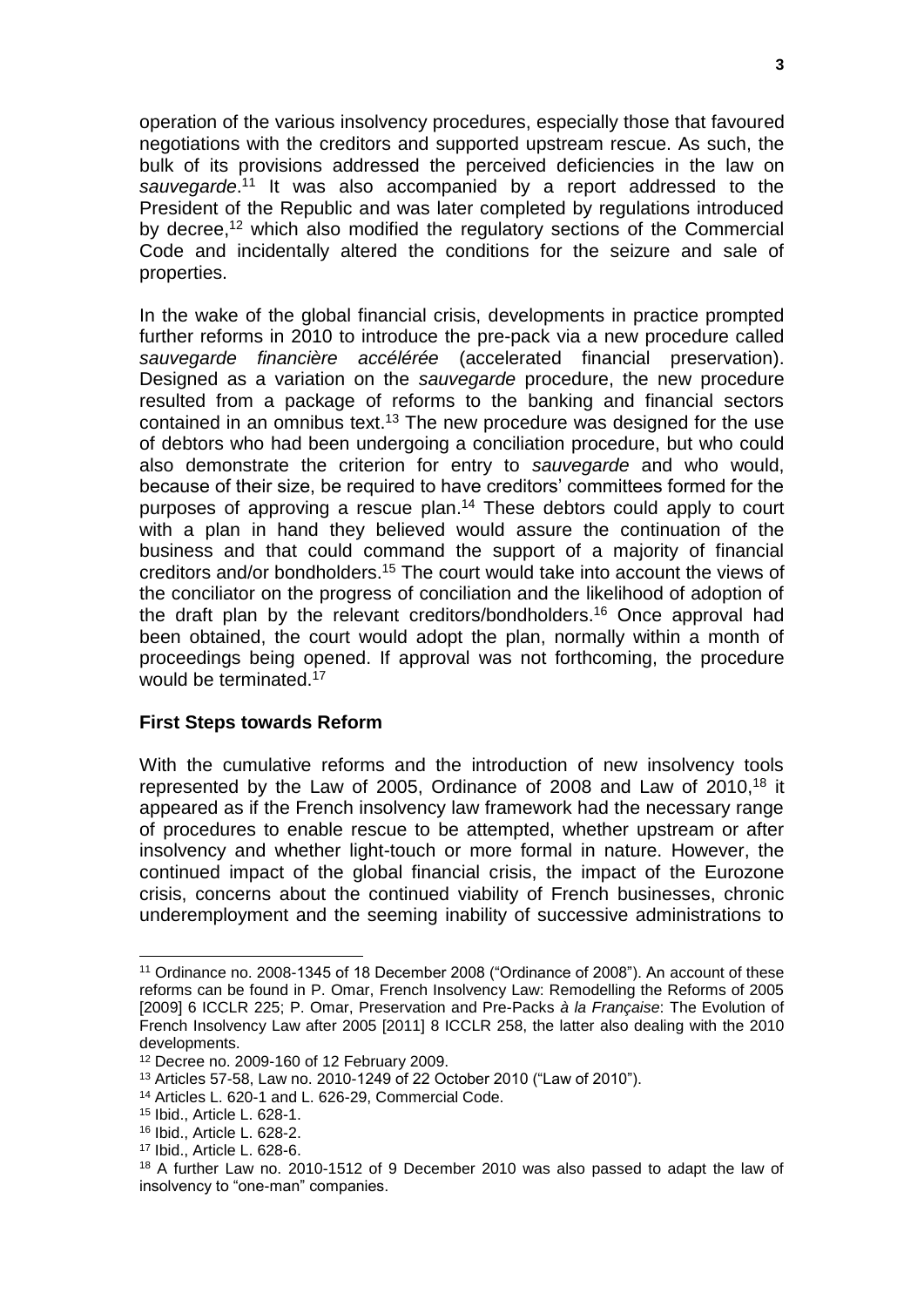turn the economy around were all factors that prompted a review of insolvency law by the Government that was elected in 2012.<sup>19</sup> For one commentator, the enactment of a new text was not surprising as law-making remained the only tool available to a Government, whose "monetary, customs, financial, tax and political margin of manoeuvre [was] non-existent or largely reduced".<sup>20</sup> The report that accompanied the text itself referred to the Government's presentation in November 2012 of a National Agreement for Growth, Competitiveness and Employment which, while not seeking to undermine the broad orientation of the insolvency law framework, was geared to improving its workings.<sup>21</sup> The Presidential Report stated the principal objectives of the text as being to facilitate the anticipation of worsening economic conditions by businesses, to reinforce the efficiency of procedures by adjusting the impact of creditors, debtors and others, to adapt to the prevailing reality the treatment of businesses in an irremediable and compromised situation (*situation irrémediablement compromise*) while respecting the relative rights of creditors and debtors as well as to improve procedural rules to ensure "greater security, simplicity and effectiveness".

The first draft of what would become the Ordinance of 2014<sup>22</sup> was published in December 2013 for the purposes of a public consultation. It reflected the themes later set out in the Presidential Report, although the work leading to the draft had begun with a questionnaire sent out by the Ministry of Justice in December 2012 and the setting up of a committee in March 2013 to examine reforms that would improve matters, albeit preserve the broad thrust of the insolvency law framework. The procedure for enacting the text was that also chosen for the 2008 reforms with authority being given to the Government by virtue of a law passed in early 2014 whose general objective was to simplify and provide security for business life.<sup>23</sup> The law required the Government to proceed to the adoption of an ordinance within the parameters it set out.<sup>24</sup> These were quite extensive, including the need to improve the workings of prevention measures in two ways, by opening up their scope of application and improving the mechanisms for alerts by auditors as well as by a range of measures, such as enabling judges to extend payment periods, avoiding contractual clauses preventing recourse to the procedure, improving creditors' rights in the context of the quest for a compromise/settlement with the debtor and a better framework for procedural costs and expenses of specialists and external parties.<sup>25</sup> Further considerations included the need to improve access to post-insolvency financing and security rights, while avoiding an adverse impact on employment rights, and the need to reinforce the effectiveness of

<sup>20</sup> Pétel, above note 19, at 20 (paragraph 1).

-

<sup>&</sup>lt;sup>19</sup> See P. Pétel, Entreprises en Difficulté: encore une réforme! La Semaine Juridique – Entreprises et Affaires No. 18 (1 May 2014), at 20 (paragraph 1); P-M Le Corre, Premiers regards sur l'ordonnance du 12 mars 2014 réformant le droit des entreprises en difficulté, Recueil Dalloz 2014, at 733 (paragraph 2).

<sup>&</sup>lt;sup>21</sup> Rapport au Président de la République relative à l'ordonnance no. 2014-326 du 12 mars 2014 portant réforme de la prévention des difficultés des entreprises et des procédures collectives ("Presidential Report"), in the Introduction.

<sup>22</sup> Ordinance no. 2014-326 of 12 March 2014 ("Ordinance of 2014").

<sup>23</sup> Law no. 2014-1 of 2 January 2014 ("Law of 2014").

<sup>24</sup> Ibid., Article 2.

<sup>25</sup> Idem, paragraph 1.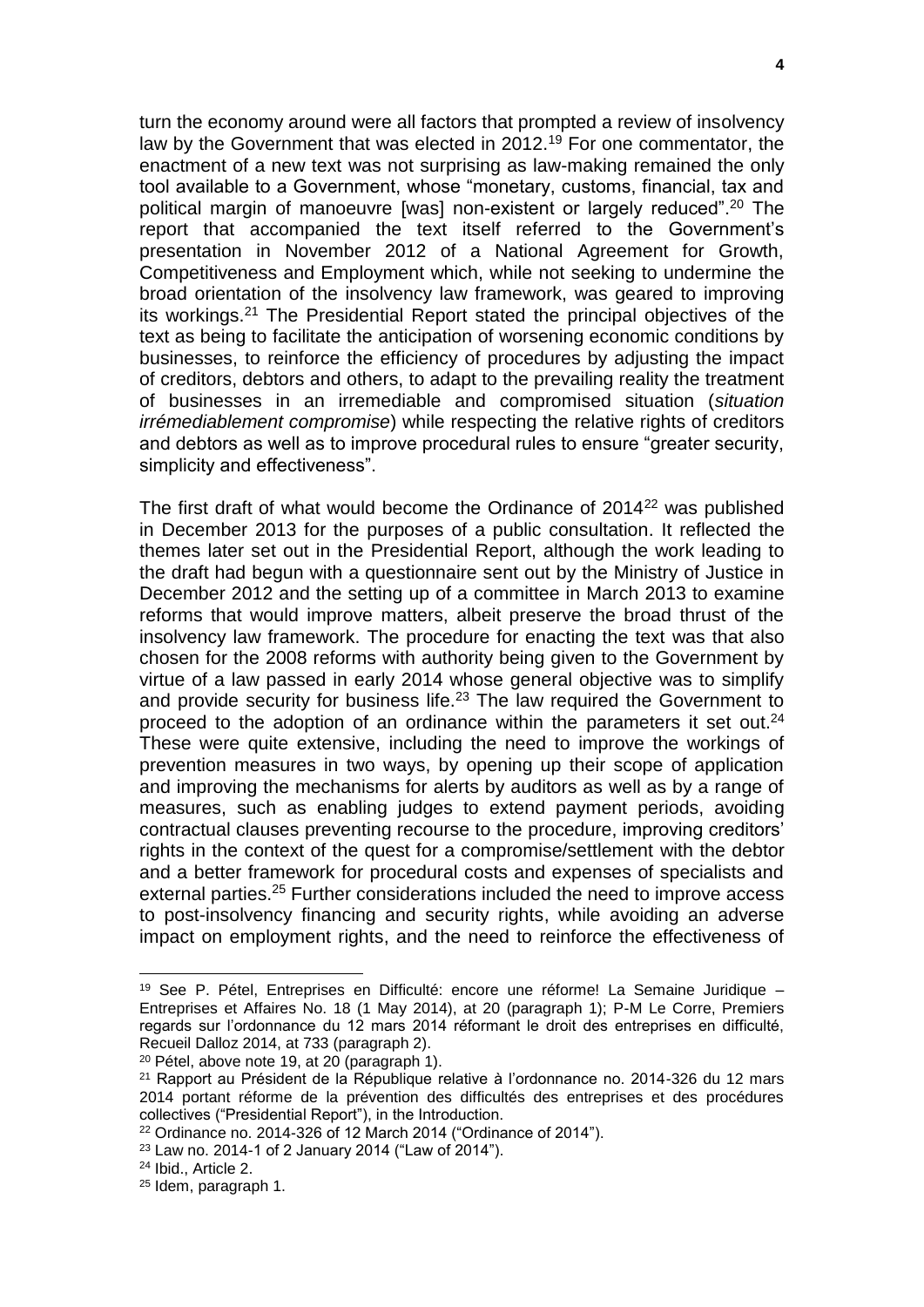the *sauvegarde* procedure through facilitating access to the procedure and the creation of a variant of the procedure for use in cases where prior conciliation proceedings had failed.<sup>26</sup>

In the case of the more formal collective procedures, concerns to be reflected in the text included the need to achieve a better solution allowing for the continuation of business and associated employment by balancing the relative rights of participants in the process, including through re-examining information rights given to creditors and employees as well as shareholder rights in restructurings.<sup>27</sup> For businesses that had ceased paying creditors and thus fell within the scope of formal proceedings, the law set out the requirement to find a special solution for failed businesses without major assets or employees that would balance the procedural costs (of realising assets) against the need to close down procedures early and discharge debtors.<sup>28</sup> Also of interest in the reforms were improvements to liquidation procedures, to be achieved through improving the asset-sale process and allowing for procedures to be closed down where debts had been settled or the assets were insufficient to meet the overall debt.<sup>29</sup> Concerns were also voiced about the situation of businesses subject to collective insolvency procedures, where business activity had ceased, and the position of their employees, to be met by harmonising the provisions of the Commercial and Employment Codes. $30$  Sundry thought was also given to the judicial administration of procedures, to be improved by further defining the role of the court itself, in *suo sponte* procedures, as well as those of the supervising judge and prosecutors.<sup>31</sup> Improving judicial access to information and their ability to take into account the wider context of insolvency procedures by considering the interests of stakeholders was also a factor here. <sup>32</sup> Further amendments would improve the administration of procedures generally by speeding up the process for proving debts and specifically by allowing for procedures to be transferred to other courts for procedural efficiency where debtor companies were related through group structures. <sup>33</sup> The resulting text is quite extensive and weighty, with 117 articles effecting changes, not just to the insolvency provisions in the Commercial Code, but to provisions scattered across a range of other texts. The amendments both create new procedures as well as changes to the operation of existing procedures.

## **The Invention of New Procedures**

Two new procedures have been created as part of the 2014 reforms: a variant on the *sauvegarde* procedure called the *sauvegarde financière* (financial preservation) and a procedure to deal with impecunious estates called the *rétablissement professionnel* (professional re-establishment). Both procedures may fairly be described as "dependent" in that their coming into existence

<sup>26</sup> Idem, paragraphs 2-3.

<sup>27</sup> Idem, paragraph 4.

<sup>28</sup> Idem, paragraph 5.

<sup>29</sup> Idem, paragraph 6.

<sup>30</sup> Idem, paragraph 8.

 $31$  Idem, paragraph  $7(c)-(d)$ , (f).

<sup>32</sup> Idem, paragraph 7(b).

<sup>33</sup> Idem, paragraph 7(a), (e).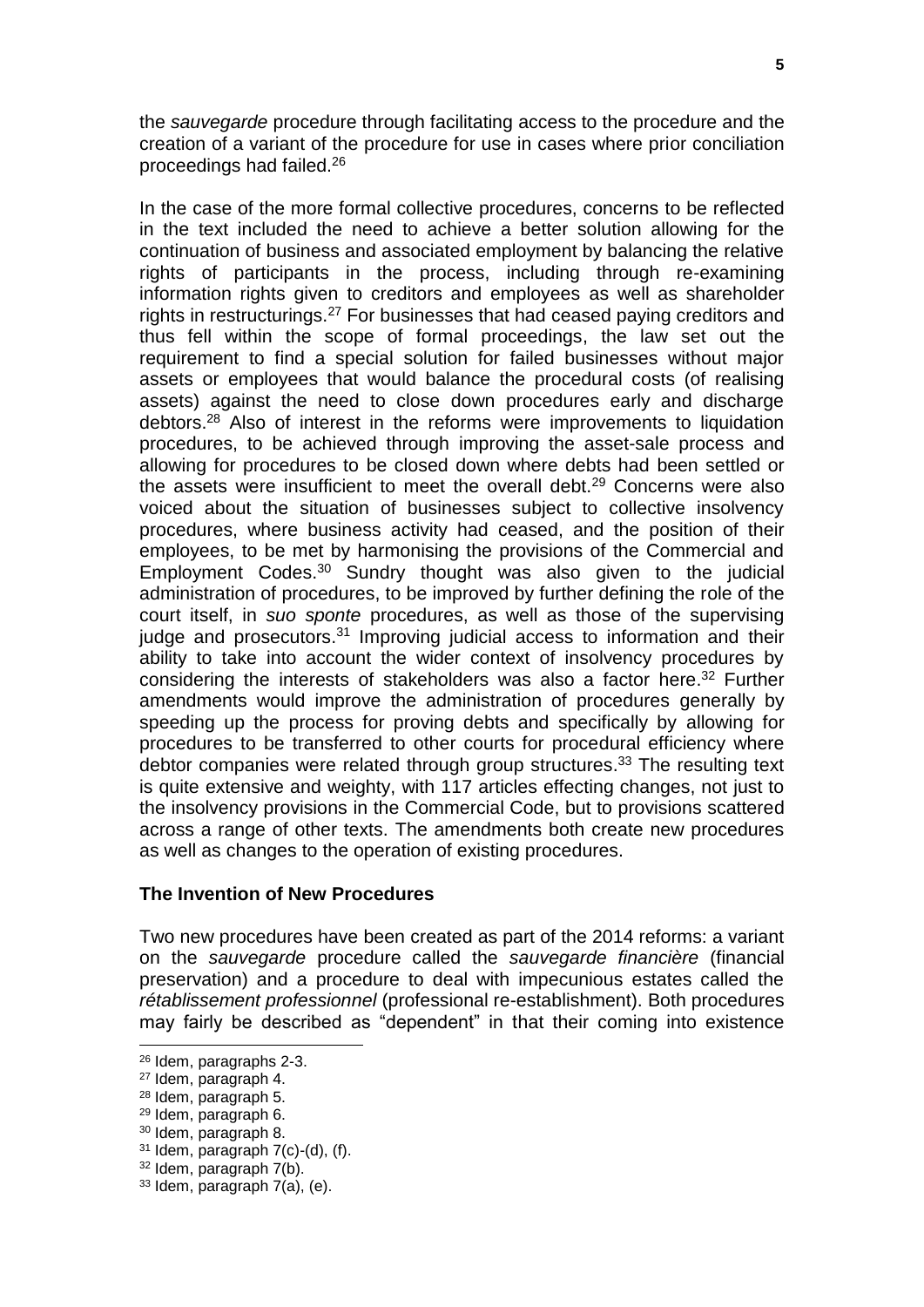depends on a prior procedure being engaged, in the first instance conciliation proceedings being afoot, while in the second, there being a demand for the opening of liquidation proceedings.

#### (a) *Sauvegarde Financière* (Financial Preservation)

The section in the Commercial Code dealing with the *sauvegarde financière accélérée* has been rewritten to introduce the new *sauvegarde financière*, of which the procedure introduced in 2010 will be a subset. The new procedure will be available to debtors who have been engaged in a conciliation procedure who can demonstrate that they have drafted a plan that is likely to result in the continuation of business. For that reason, particular rules ordinarily applicable to *sauvegardes* on the breaking of contracts and permitting creditors to recover property subject to quasi-security and other rights are not applicable. The draft plan must also be likely to meet with the approval of those creditors, whom the opening of the procedure is intended to affect, within the timeframe set out by the law. The procedure can only be opened in respect of a debtor who meets two conditions: (i) its accounts are audited or certified by an accountant and overall the size of the business is over the thresholds to be fixed by decree; and, in the case of group companies, (ii) the business has consolidated accounts as required by law. As the procedure depends on a prior conciliation existing, the fact that the debtor is in a formal state of insolvency does not prevent the opening of proceedings as long as the debtor became insolvent within 45 days prior to the conciliation application being made.<sup>34</sup> If in fact the debtor became formally insolvent before this grace period, the Public Prosecutor has the right to ask the court to bring the procedure to an end.<sup>35</sup>

The decision to open proceedings is taken by the court on the basis of a report prepared by the conciliator expressing an opinion on the likelihood of the plan being adopted by the creditors concerned. The court is given a right of access to any information available in the course of the prior conciliation proceedings and any *ad hoc* mandates that might have been carried out. The decision is examined in the presence of the Public Prosecutor.<sup>36</sup> If the application is successful, then the court will appoint one or more administrators to be in charge of the procedure. If the conciliator belongs to one of the two insolvency professions, he may be appointed to the role commonly exercised by the relevant profession in insolvency proceedings (i.e. as either administrator or judicial nominee). If the court thinks fit, it may give reasons supporting its choice to appoint another person to supervise the procedure. At the same time, the debtor may be dispensed from having to establish the asset inventory commonly required in the process.<sup>37</sup> For companies that are normally not required to set up creditor committees (because they fall under the specified threshold), the court will nevertheless order that committees be summoned to consider the plan.<sup>38</sup> The opening of

<sup>34</sup> Article L. 628-1 (new), Commercial Code, inserted by Article 48, Ordinance of 2014.

<sup>35</sup> Ibid., Article L. 628-5 (new).

<sup>36</sup> Ibid., Article L. 628-2 (new).

<sup>37</sup> Ibid., Article L. 628-3 (new).

<sup>38</sup> Ibid., Article L. 628-4 (new).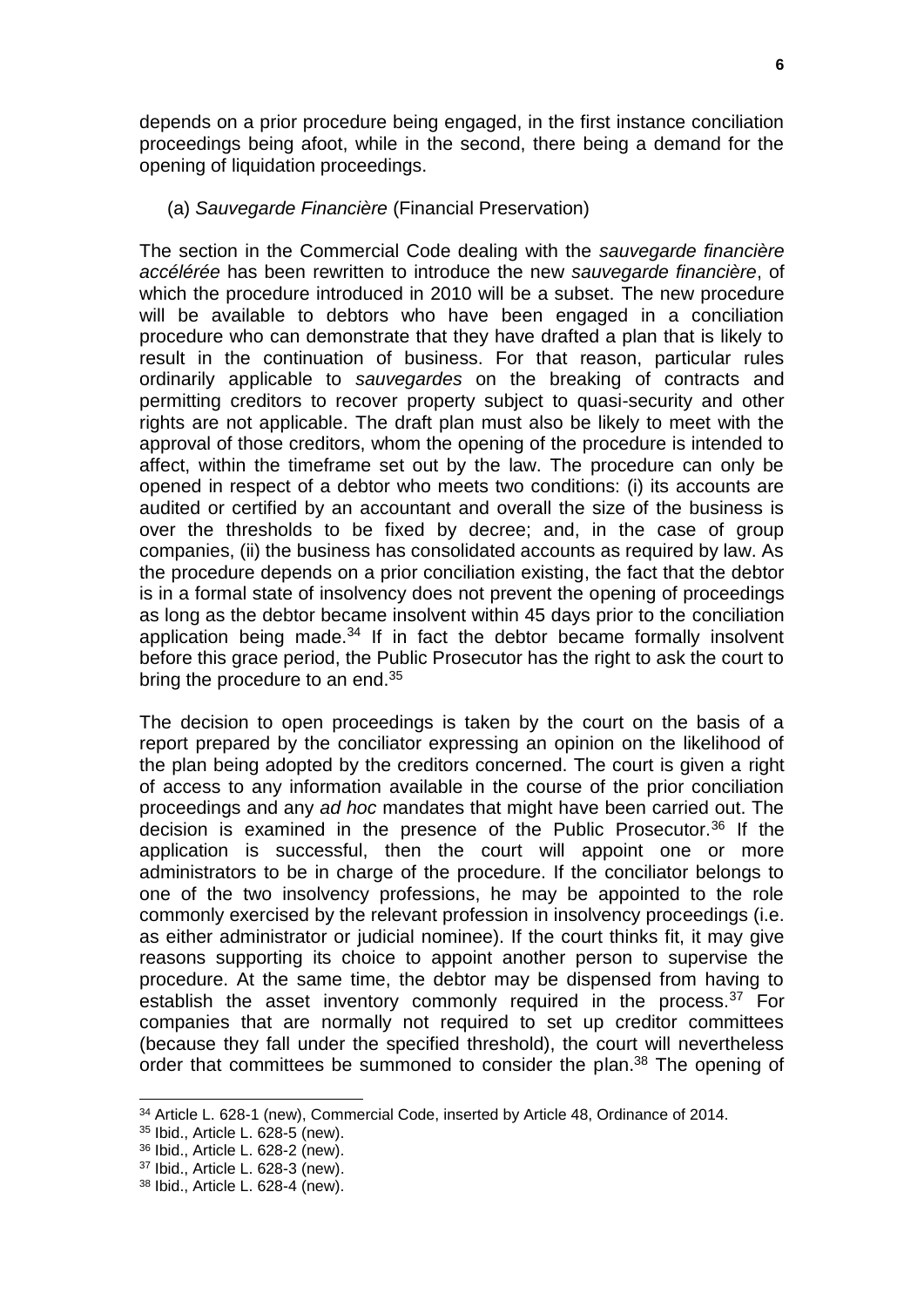proceedings is deemed to affect those creditors who are normally required to file proofs of debt as well as any contracting parties.<sup>39</sup> To that end, the debtor is required to file in court a list of known creditors and the amounts owing them as certified by an auditor or accountant. The amount of the debt owing in respect of each creditor is also notified to creditors by the judicial nominee. If the creditors do not subsequently file a proof of debt, then the amounts filed by the debtor will stand. In certain conditions, the list of debts may be updated.<sup>40</sup>

Once approval has been obtained from the relevant creditors/bondholders, the court will approve the adoption of the plan. This will normally have to occur within a period of 3 (three) months from the date proceedings are opened. If the court does not do so within this period, then proceedings are automatically vacated. Where plans are adopted, the rules normally applicable to minimum repayments and maximum rescheduling periods do not apply.<sup>41</sup> If in the examination of the debtor's accounts, it appears that the only creditors likely to be affected by the adoption of a plan will be financial institutions and/or bondholders, then a *sauvegarde financière accélérée* may be opened which will only have effect on those creditors, provided they approve the plan.<sup>42</sup> The approval process is reduced from 15 (fifteen) to 8 (eight) days, while the period within the court must adopt the plan is similarly truncated to 1 (one) month, with the possibility of a limited extension for a similar period.<sup>43</sup>

Overall, the procedure presents some differences from an ordinary *sauvegarde*. It cannot be converted into any other procedure, i.e. the failure to adopt a plan or to continue to qualify (by not being in cessation of payments) brings the process to an end. It only has effect on the creditors involved, in the case of the *sauvegarde financière accélérée*, the financial institutions and/or bondholders, while in the main *sauvegarde financière*, employees are not intended to be affected. Furthermore, the court cannot impose any minimum repayment terms, but must leave the procedure to be governed ultimately by the plan the creditors have approved, albeit the law simplifies the process in some important respects. Provided that the accounts on the basis of which the plan has been drafted have been certified (thus protecting the creditors) and that the hearing takes place in the presence of the Public Prosecutor (representing the public interest), then the matter is uniquely one for the debtor and relevant creditors. This explains why the court must be convinced that the plan is likely to have their approval, a fact that can be supported by the participation of the conciliator from the precursor procedure.<sup>44</sup>

Although the *sauvegarde financière accélérée* has been rightly termed "semicollective",<sup>45</sup> the *sauvegarde financière* itself contains a cram-down element achieved by the adoption of the plan by the court following approval by the

<sup>39</sup> Ibid., Article L. 628-6 (new).

<sup>40</sup> Ibid., Article L. 628-7 (new).

<sup>41</sup> Ibid., Article L. 628-8 (new).

<sup>42</sup> Ibid., Article L. 628-9 (new).

<sup>43</sup> Ibid., Article L. 628-10 (new).

<sup>44</sup> Parliamentary Report, at paragraph I-3.

<sup>45</sup> See P. Rossi et al., Réforme du droit des entreprises en difficulté (Bulletin no. 358-1) (April 2014) (Special issue of the Dictionnaire Permanent: Difficultés des entreprises), at 9.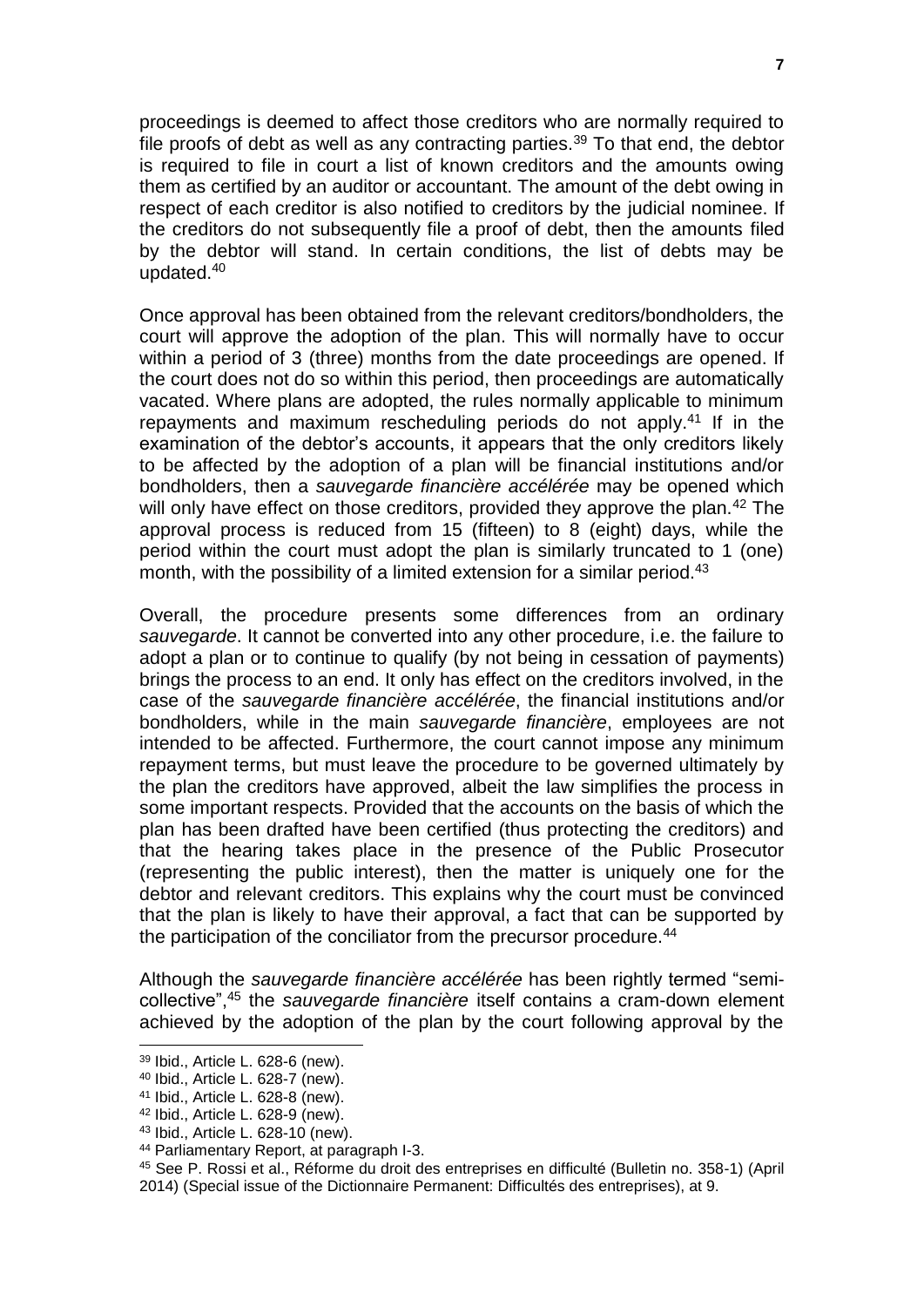creditors in respect of whom it applies. Moreover, the advantages of the *sauvegarde financière*, particularly its speed, are stated as being efficiency in terms of not losing business value, the fact that it does not affect the workforce and that the plan represents the fruits of a negotiation between the debtor and the principal creditors.<sup>46</sup> The last item is perhaps particularly important given that the success (or not) of the plan will reply largely on the continued goodwill of the creditors called upon to make it work. Just like the *sauvegarde financière accélérée*, which was said to be particularly useful because it could serve as a form of pressure on recalcitrant creditors as well as provide a useful way out of conciliation proceedings that might be paralysed by a minority,<sup>47</sup> the *sauvegarde financière*, as it has been created, might well serve a similar purpose.

## (b) *Rétablissement Professionnel* (Professional Re-establishment)

This procedure is sited in the context of an application for liquidation. It is intended to reflect the prevailing reality in an increasing number of cases and is based on an equivalent procedure applicable to asset-less instances of *surendettement des particuliers* (consumer over-indebtedness).<sup>48</sup> The opening of proceedings is subordinated to a considerable number of conditions being fulfilled: (i) the debtor is a *personne physique* (individual); (ii) the debtor is not subject to any insolvency proceedings; (iii) the debtor has had no employees within the six months prior to an application being made; (iv) the assets of the business are less than an amount to be fixed by decree; (v) the debtor's assets have not been divided into personal and business portions (as would be the case with a sole entrepreneur enjoying limited liability); (vi) no proceedings before the *Conseil de Prud'hommes* (Employment Tribunal) affecting the debtor are pending; $49$  (vii) no liquidation or professional re-establishment proceedings have been closed down (in the case of the liquidation, by reason of a lack of assets) in respect of his business or personal assets within the past  $5$  (five) years.<sup>50</sup> An application for the opening of liquidation proceedings may also include one for the opening of a professional re-establishment procedure. A court may not agree to the request unless the pre-conditions are met and the opinion of the Public Prosecutor has been sought.<sup>51</sup> The procedure is open for a maximum of 4 (four) months and is run by a *juge commis* (commissary judge), whose task will be to collect all necessary information on the debtor's property, including asset values and the amount of any liabilities. The commissary judge may be assisted by a judicial nominee appointed for that purpose.<sup>52</sup> The commissary judge enjoys all the powers available to a supervisory judge in the context of *sauvegardes* and may communicate any information and documents to the judicial nominee that would be useful for his mission.<sup>53</sup>

l

<sup>50</sup> Ibid., Article L. 645-2 (new).

<sup>46</sup> Idem.

<sup>47</sup> Pétel, above note 19, at paragraph 12.

<sup>48</sup> Presidential Report, at paragraph III-1.

<sup>49</sup> Article L. 645-1 (new), Commercial Code, inserted by Article 85, Ordinance of 2014. Article 57, Ordinance of 2014, also amends the chapter heading to include the new procedure.

<sup>51</sup> Ibid., Article L. 645-3 (new).

<sup>52</sup> Ibid., Article L. 645-4 (new).

<sup>53</sup> Ibid., Article L. 645-5 (new).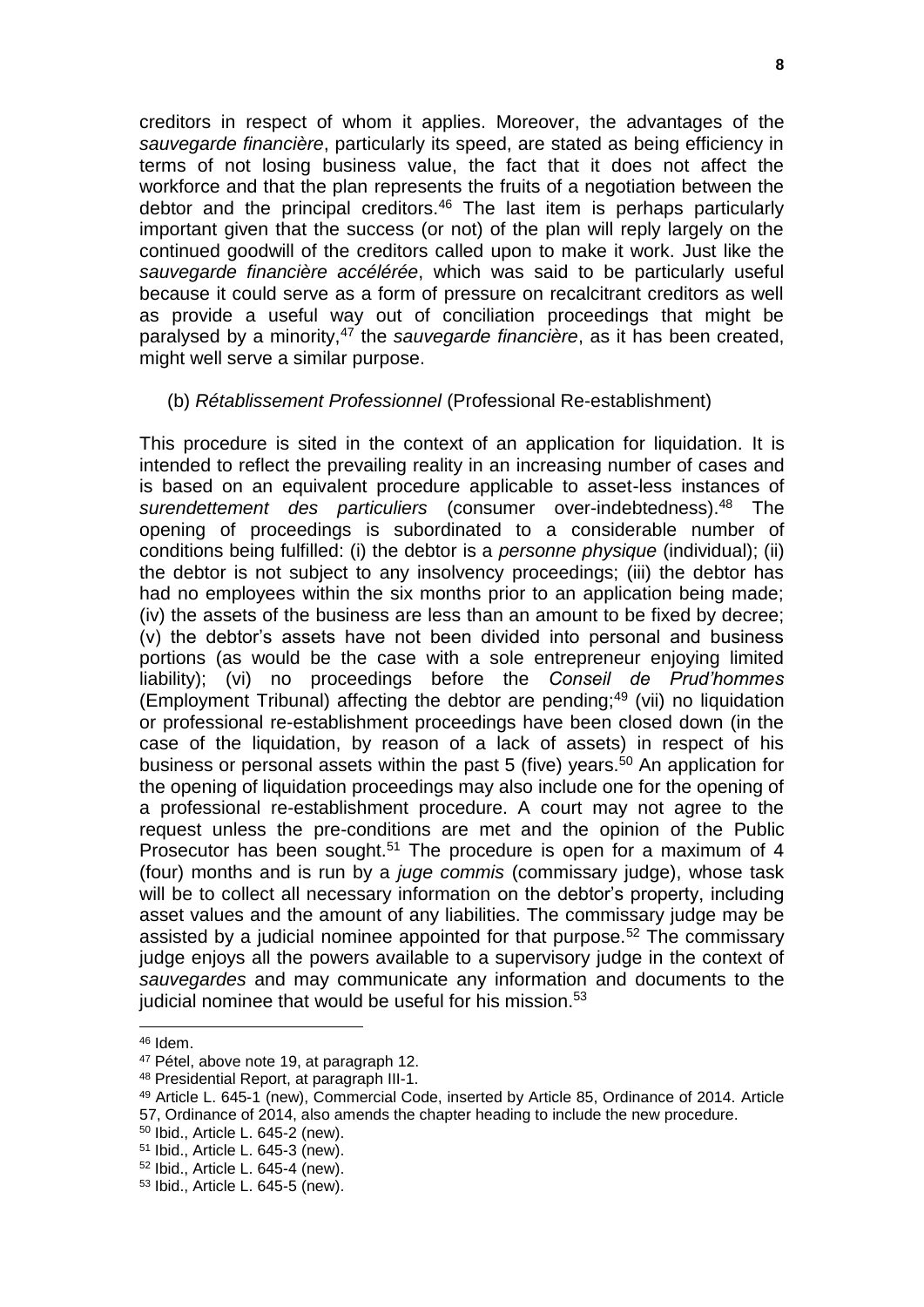The procedure carries a limited moratorium in that the commissary judge may, at the debtor's request, postpone the payment of any sums due for the period of up to 4 (four) months. The commissary judge may similarly suspend any enforcement of judgments already obtained. Any contractual term stating that the opening of proceedings does not affect the creditor's rights to take or enforce proceedings is deemed void.<sup>54</sup> The role of the judicial nominee is essentially to act to preserve the debtor's rights in relation to property and to report to the commissary judge any actions taken in this respect.<sup>55</sup> Otherwise, his main function is to liaise with the creditors and to obtain from them information with respect to sums owed and when these are due, together with any other claims they may have over the debtor's property.<sup>56</sup> The procedure may be brought to an end prematurely and a liquidation substituted if the debtor is shown to have acted in bad faith or has breached any rule in respect of the moratorium on payments or carried out a transaction vulnerable to a claw-back action or which might attract one of the sanctions provided in Title V. The same will apply if one of the pre-conditions is found subsequently not to have been met or that circumstances have changed since the order was made meaning that any one of the pre-conditions is no longer met.

A request to bring the procedure to an end may be brought by the Public Prosecutor or any of the creditors. In addition, in respect of a failure to meet any of the pre-conditions, the debtor may also petition the court.<sup>57</sup> The end of the procedure, whether naturally or prematurely, may only occur by the commissary judge sending the matter to the whole court for decision following receipt of a report from the judicial nominee and an opinion being given by the Public Prosecutor. There is a limited right of appeal against the decision.<sup>58</sup> Where the procedure ends naturally, all debts arising prior to the opening of proceedings are extinguished, the only exceptions being debts owing to employees, alimony and subsistence, criminal penalties as well as claims for contributions made by guarantors.<sup>59</sup> Where the debtor is subsequently found to have had the benefit of a procedure by failing to declare completely the amount of his assets or liabilities, a court hearing an application for the opening of liquidation proceedings may order the restoration of the rights of creditors whose debts were extinguished and dispense them from having to prove those debts in subsequent proceedings.<sup>60</sup>

The rationale for the tight control over the procedure evident in its restrictive provisions is so as to avoid the risk of abuse. $61$  Statistics are cited that show such a procedure would, nonetheless, be extremely useful, with up to a third of all liquidations currently opened in fact involving no employees whatsoever and limited assets. The idea is to facilitate the debtor returning to some form of activity, perhaps even entrepreneurial, following his debts for the most part

l

<sup>57</sup> Ibid., Article L. 645-9 (new).

<sup>54</sup> Ibid., Article L. 645-6 (new).

<sup>55</sup> Ibid., Article L. 645-7 (new).

<sup>56</sup> Ibid., Article L. 645-8 (new).

<sup>58</sup> Ibid., Article L. 645-10 (new).

<sup>59</sup> Ibid., Article L. 645-11 (new).

<sup>60</sup> Ibid., Article L. 645-12 (new).

<sup>61</sup> Presidential Report, at paragraph III-1.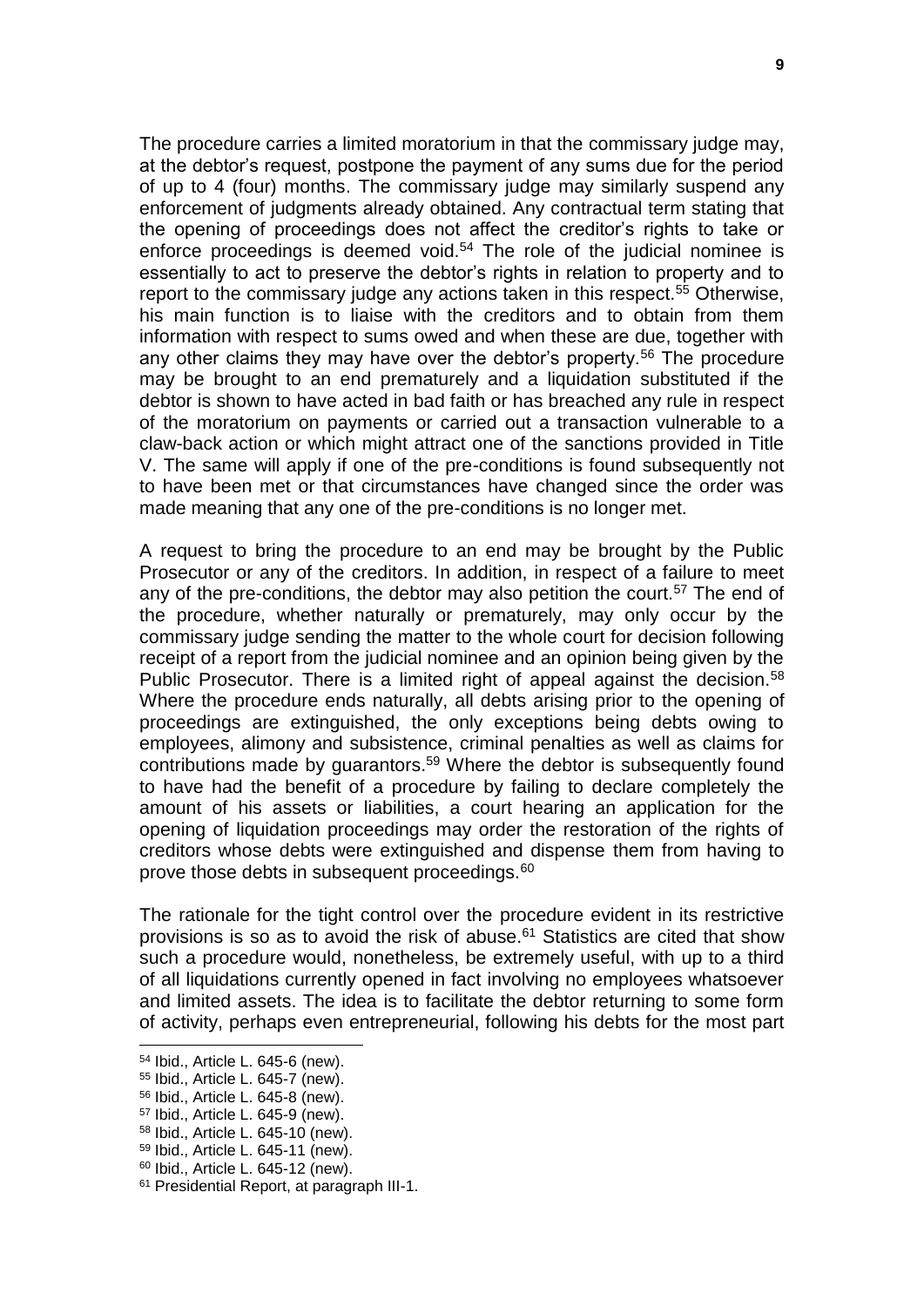being extinguished in a fast procedure that is not designed to function like other, more collective procedures.<sup>62</sup> For some commentators, one advantage of the existence of this new procedure is that it would not be seen as a true insolvency procedure, thus improving the relative statistics for rescues and liquidations.<sup>63</sup> In fact, in some countries, such procedures simply occur by administrative or judicial fiat and are not counted as insolvency proceedings. Although acknowledged by one commentator as still representing in effect a failure, the exclusion of this procedure from the statistics would do much to improve France's standing in insolvency terms, especially in view of the competition between insolvency systems.<sup>64</sup>

# **Changes to Existing Procedures**

For the most part, the vast number of amendments contained in the Ordinance of 2014 make extensive changes to the insolvency provisions of the Commercial Code and affect all of the areas into which Book VI on insolvency is divided. The most important of these are dealt with in the order that the procedures appear in the main text.

# *(a) Prevention and Conciliation*

In terms of prevention, the scope of the law is extended to cover noncommercial incorporations and agricultural or other professional activity to allow for court involvement in summoning the managers/directors/partners in these businesses for questioning as to the prospects of the business. For these purposes, the President of the *Tribunal de Grande Instance* (the equivalent to the High Court) has competence in the same terms as the President of the Commercial Court would, excepting where lawyers, insolvency practitioners or public office-holders are concerned. In this instance, reference has to be made to the relevant professional supervisory authority to report any economic, financial or business problems of which the court has been apprised.<sup>65</sup> Where intervention by the court leads to the appointment of a *mandataire ad hoc* (*ad hoc* nominee), the auditor of the business is also informed.<sup>66</sup> The intention here is to keep the auditor, who has a right to inform the court in any event, informed of the progress of any turnaround activity.

As far as the conciliation procedure is concerned, a little tidying up clarifies that the court's order opening conciliation may prescribe a period of up to 4 (four) months, but may extend this, provided the extension does not take the overall period to more than 5 (five) months. The conciliator appointed may also seek information, despite any confidentiality rules to the contrary, from a

<sup>62</sup> See P. Roussel Galle, Le rétablissement professionnel: de l'effacement des dettes au rebond, Gazette du Palais (23 April 2014), no. 98, at 32, citing F-X. Lucas and M. Sénéchal, la procédure d'enquête pour le rétablissement professionnel, Recueil Dalloz 2013, at 1852. These suggest there may be up to 20,000 insolvencies annually not involving any employees for whom this procedure would be ideal.

<sup>63</sup> Idem; Pétel, above note 19, at paragraph 20.

<sup>64</sup> Roussel Galle, above note 62, at 34.

<sup>65</sup> Article L. 611-2-1 (new), Commercial Code, inserted by Article 2, Ordinance of 2014.

<sup>66</sup> Article L. 611-3 (modified), Commercial Code, amended by Article 3, Ordinance of 2014.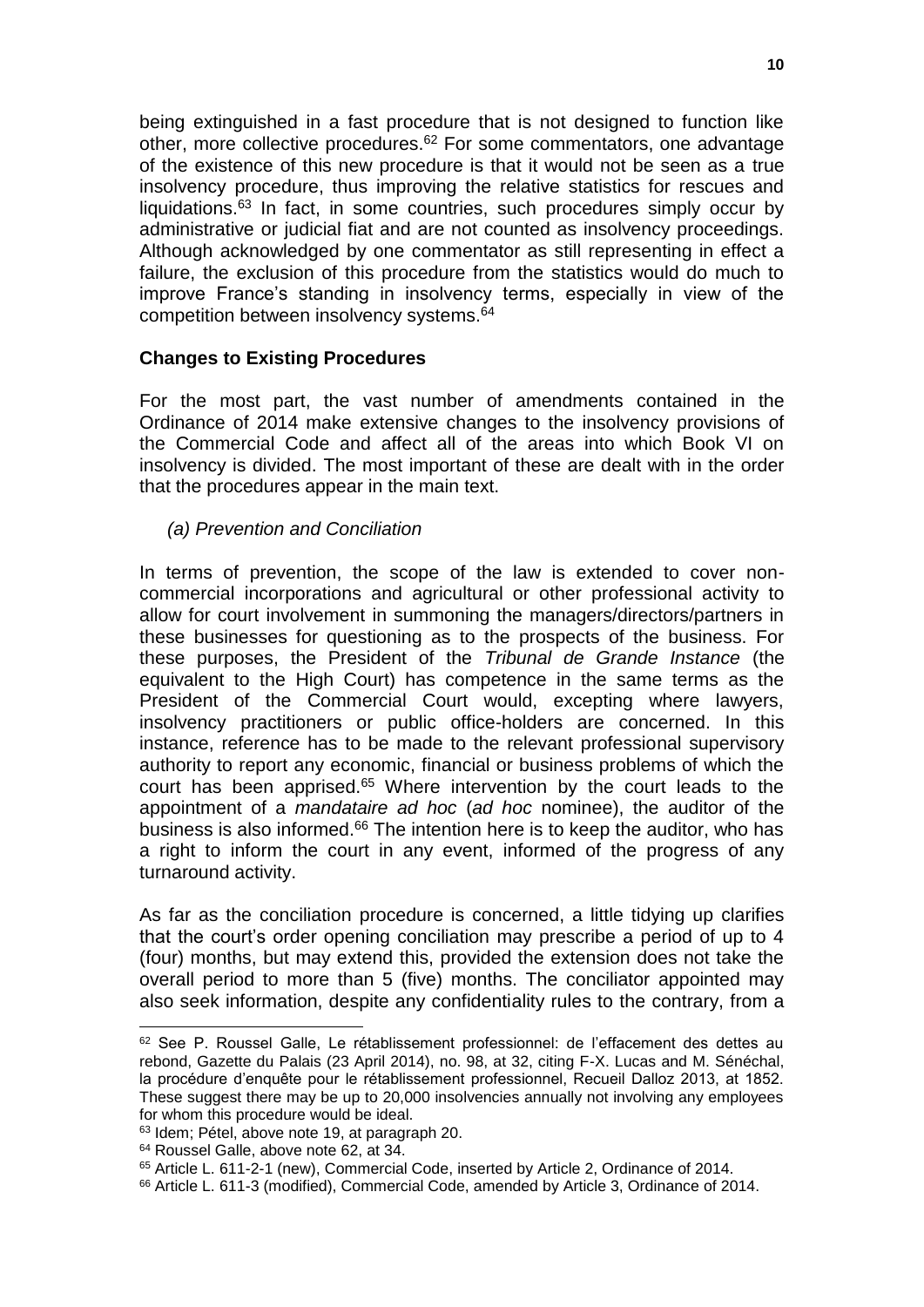wider range of public and private organisations than hitherto prescribed.<sup>67</sup> A real novelty in this section, especially noted by commentators, $68$  is the extension of a power for the conciliator to proceed to a sale of the going concern, whether in whole or in part. The sale can also take place in any subsequent procedure that is opened, including *sauvegarde*, judicial rescue or liquidation. $69$  This is described as quite a "spectacular innovation that opens a further route to exit from conciliation". Although such sales could take place with the debtor's consent and concurrence of major creditors, the advantage of this change is that the power can be exercised in subsequent procedures, leaving the quest for a purchaser to take place in the relative privacy of the conciliation process and the transfer to receive the sanction of a court in other proceedings, $70$  as is the case with the prepack process in some other countries, including the United Kingdom.

As further improvements to conciliation, the existing facility to suspend payments and reschedule debts is to be subordinated to the conclusion of an agreement.<sup>71</sup> Restoring the pre-2008 position, where an agreement is reached, debts that it does not cover may be made subject to the same facility.<sup>72</sup> Although this does not quite resemble the "cram-down" effect in voluntary arrangements, it does represent a welcome return to the prior position as hitherto the agreement could only have an impact on creditors who had agreed to it, underlining its consensual nature. In either case, the facility is subject to the views of the conciliator or supervisor, respectively. In fact the position of supervisor, which exists in other procedures for the purposes of overseeing the implementation of any rescue plan, is a novelty here. With the aim of providing some continuity, the debtor is now allowed to ask the court to appoint the conciliator as a supervisor to oversee the implementation of the agreement for its entire duration.<sup>73</sup> Also of interest to employees is a new right of information about the contents of any agreement where the debtor makes application for its adoption by the court.<sup>74</sup> The remuneration of both conciliators and plan supervisors is the subject of an amended provision that requires the court to determine how the amounts are to be calculated at the time of their appointment. A specific prohibition is included preventing remuneration being calculated in function of debt waivers or a flat fee being charged.<sup>75</sup> Finally in this section, improving access to conciliation and other preventive measures is a provision that renders void any contractual term purporting to alter contract rights, whether reducing the debtor's rights or

-

<sup>67</sup> Article L. 611-6 (modified), Commercial Code, amended by Article 4, Ordinance of 2014.

<sup>&</sup>lt;sup>68</sup> See P. Roussel Galle, La réforme du droit des entreprises en difficulté par l'ordonnance du 12 mars 2014, Revue des Sociétés (June 2014), at 355 (paragraph 18).

<sup>69</sup> Article L. 611-7 (modified), Commercial Code, amended by Article 5, Ordinance of 2014. Article L. 642-2 (modified), Commercial Code has also been amended by Article 70, Ordinance of 2014, to allow for any plans formulated by the *ad hoc* nominee or conciliator to be implemented in the context of a subsequent liquidation. This is subject to the Public Prosecutor having expressed a view.

<sup>70</sup> Roussel Galle, above note 68, at 355 (paragraph 18).

<sup>71</sup> Article L. 611-7 (modified), Commercial Code, amended by Article 5, Ordinance of 2014.

<sup>72</sup> Article L. 611-10-1 (modified), Commercial Code, amended by Article 8, Ordinance of 2014. <sup>73</sup> Article L. 611-8 (new paragraph), Commercial Code, amended by Article 6, Ordinance of 2014.

<sup>74</sup> Article L. 611-8-1 (new), Commercial Code, inserted by Article 7, Ordinance of 2014.

<sup>75</sup> Article L. 611-14 (modified), Commercial Code, amended by Article 13, Ordinance of 2014.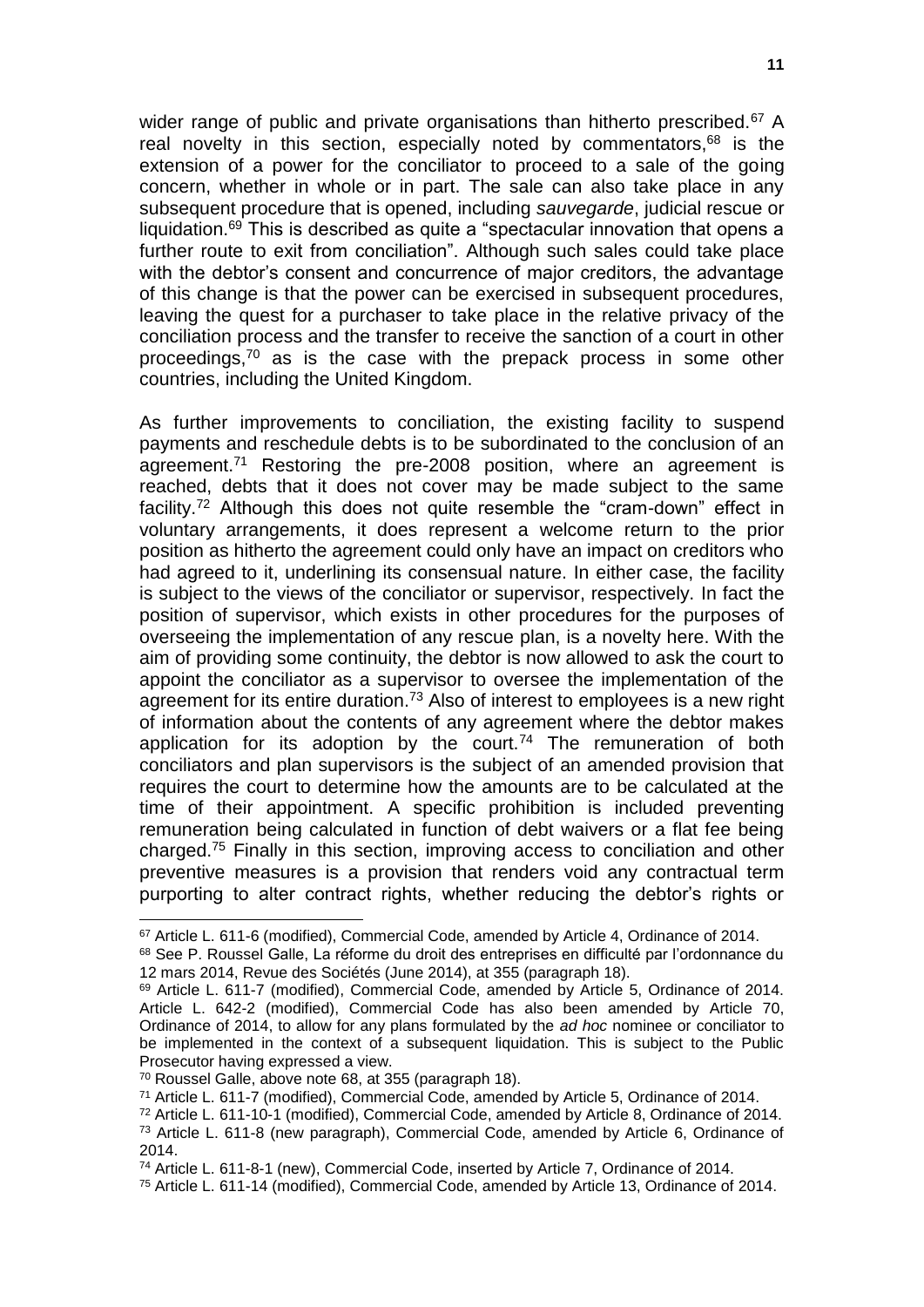increasing the debtor's liability, in the event of an *ad hoc* mandate or conciliation being ordered. Similarly, any clause that imputes the creditor's legal costs to the debtor as a consequence of such court orders being made is also treated as void.<sup>76</sup>

## *(b) Sauvegarde*

Including the article providing for the creation of the new *sauvegarde financière accélérée*, 34 of the 117 provisions are focused on the *sauvegarde* regime, illustrating continuing concerns about its operations and especially its take up rate.<sup>77</sup> Nonetheless, the reforms here are seen as completing the improvement already initiated by the Ordinance of 2008.<sup>78</sup> To start, the prevailing curial practice in *sauvegarde* proceedings especially of summoning the Treasury, usually to determine the debtor's tax position so as to elucidate the reality of a possible rescue,  $79$  has been generalised so that the courts can now hear any parties (outside the usual statutory list of participants) they deem useful. <sup>80</sup> Covering concerns, however, about the authority of the court to make orders *suo sponte* opening proceedings, the provision allowing for the extension of *sauvegarde* proceedings to related entities now withdraws the court's capacity to do so, but permits the debtor to make any necessary application.<sup>81</sup> Across the Commercial Code, the *suo sponte* facility has also been removed in the case of judicial rescue, liquidation, conversion from a failed conciliation to liquidation or opening of a post-conciliation liquidation.<sup>82</sup> Authority has been transferred to the Public Prosecutor, who, being informed by the court of facts giving rise to the debtor qualifying for judicial rescue or liquidation, may make an application to that effect. $83$ 

j

 $^{76}$  Article L. 611-16 (new), Commercial Code, inserted by Article 14, Ordinance of 2014.

<sup>77</sup> Because the judicial rescue provisions refer back to the *sauvegarde* provisions, the latter procedure having originally been crafted on the model of judicial rescue, the changes and amendments will also have an effect on judicial rescue procedures.

<sup>78</sup> Presidential Report, at paragraph I-4.

<sup>79</sup> See commentary under Article L. 621-1 in A. Lienhard and P. Pisoni, Code des Procédures Collectives (11th ed) (2013, Dalloz, Paris), at 82.

<sup>80</sup> Article L. 621-1 (modified), Commercial Code, amended by Article 15, Ordinance of 2014, deletes the specific application in *sauvegarde*, while Article L. 662-3 (modified), Commercial Code, amended by Article 91, Ordinance of 2014, generalises the practice across all procedures.

<sup>81</sup> Article L. 621-2 (modified), Commercial Code, amended by Article 16, Ordinance of 2014. If the debtor subject to the original or extended proceedings exercises a profession subject to regulatory oversight, the relevant professional body must be heard prior to the order being made.

<sup>82</sup> Articles L. 631-3, L. 640-3, L. 640-4 and L. 640-5 (all modified), Commercial Code, amended by Articles 49, 58, 59 and 60, Ordinance of 2014. Curiously, though, Article 20, Ordinance of 2014, which now authorises the debtor to make an application for conversion of *sauvegarde* proceedings to judicial rescue (amending Article L. 621-12 (modified), Commercial Code) has not apparently seen fit to limit the *suo sponte* facility that provision also mentions.

<sup>83</sup> Articles L. 631-3-1 and L. 640-3-1 (both new), Commercial Code, inserted by Articles 49 and 58, Ordinance of 2014, respectively. The texts also prevent the President of the Court, who normally receives the information, from sitting as part of the bench hearing the application.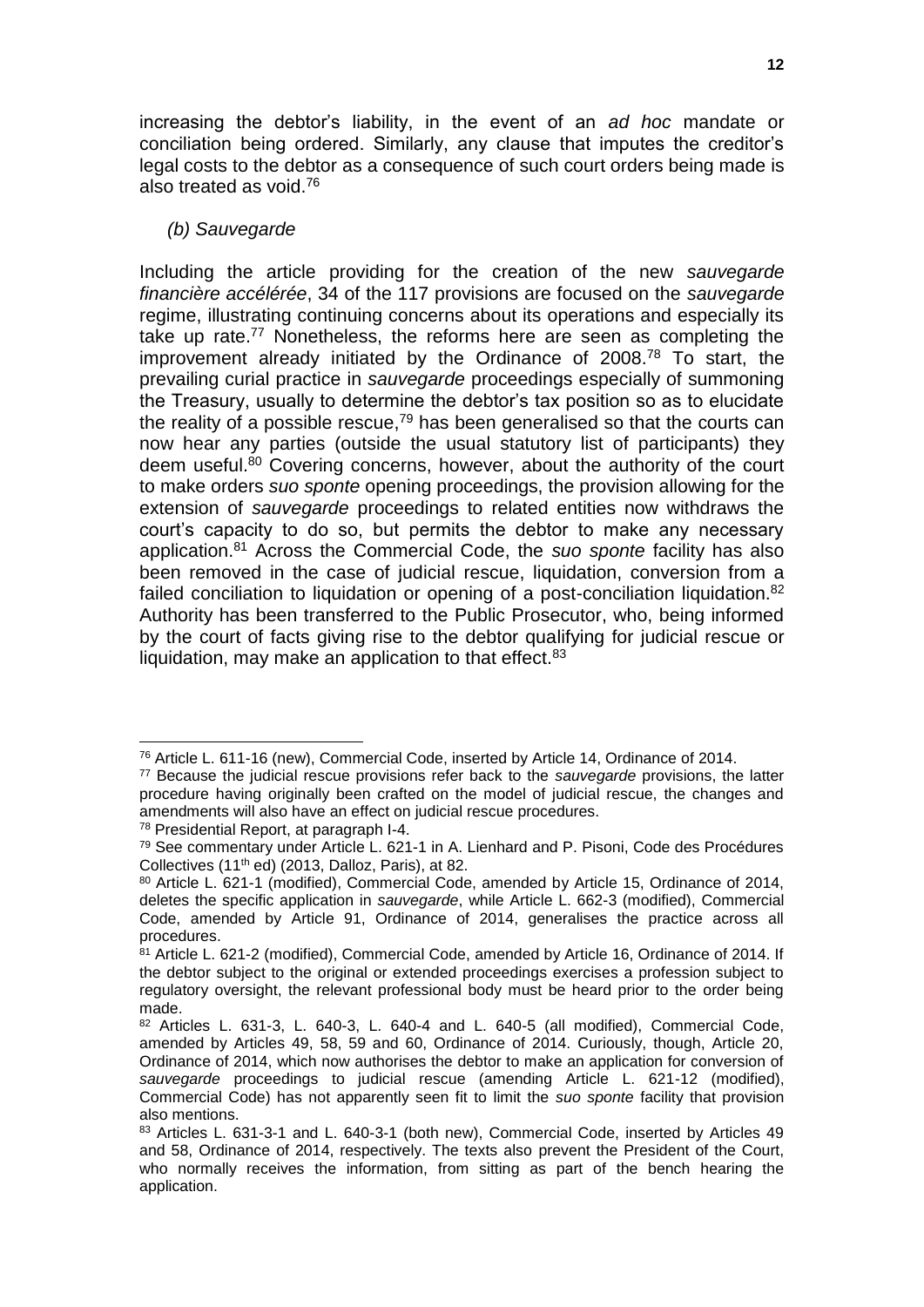The roles of the debtor and Public Prosecutor in the nomination of the administrator and/or judicial nominee have been enhanced. The appointment by the court of more than one administrator/judicial nominee now can only take place if the court has duly asked the debtor for its opinion. Both the Public Prosecutor and debtor may designate more than one office-holder for appointment by the court, a change to the previous single nomination rule. Where the debtor's business is above a certain size, to be determined by decree, the *Assurance de Garantie Sociale* ("AGS") (Social Security Fund) must now be consulted on any appointments. Finally, those that are to be appointed, including any experts who are to carry out an inventory of the debtor's property, must notify the court as soon as possible of any factor that may justify their replacement by the court.<sup>84</sup> The rights of the debtor and any creditor to seek the replacement of the administrator and judicial nominee, respectively, have been extended to cover any office-holder or expert appointed in proceedings.<sup>85</sup> The right of the debtor to request the conversion of *sauvegarde* proceedings to judicial rescue, if a rescue plan has not been adopted by the relevant committees of creditors and/or bondholders, has now been extended to office-holders and the Public Prosecutor.<sup>86</sup> Conversely, however, a partner or shareholder in a legal entity or company the subject of proceedings is now potentially liable to the rule that enables the judicial nominee to require the paying up of any unpaid capital to which he has subscribed.<sup>87</sup>

There are a number of provisions in this section dealing with creditors' rights. The first of these is a change to the monitor appointment provision which specifically recognise the rights of financial institutions and the AGS to be appointed, singling them out from the broad mass of creditors.<sup>88</sup> The facility for the court to authorise the debtor to grant security or to settle or compromise any debts may not now be exercised unless the Public Prosecutor has been heard, thus addressing creditor protection concerns.<sup>89</sup> The same applies where the administrator requires a contracting party to continue to fulfil its obligations. In such an instance, he is now required to ensure that he has the necessary funds to meet any liability that arises.<sup>90</sup> Conversely, a creditor risks losing the benefit of any priority in respect of postpetition debts, where sums have not been settled by the office-holder, if he does not tell the administrator of this fact. This rule does not apply if in fact the court has ruled on the admissibility of the debt.<sup>91</sup> Where a creditor has brought

-

<sup>84</sup> Article L. 621-4 (modified), Commercial Code, amended by Article 17, Ordinance of 2014. <sup>85</sup> Article L. 621-7 (modified), Commercial Code, amended by Article 18, Ordinance of 2014. 86 Article L. 622-10 (modified), Commercial Code, amended by Article 22, Ordinance of 2014. 87 Article L. 622-20 (modified), Commercial Code, amended by Article 25, Ordinance of 2014. This is reinforced by Article L. 624-20 (new), Commercial Code, inserted by Article 35, Ordinance of 2014, which states that a judgment opening proceedings has the immediate effect of requiring the payment up of any unpaid capital.

<sup>88</sup> Article L. 621-10 (modified), Commercial Code, amended by Article 19, Ordinance of 2014. The monitors are present in the procedure to represent the general interest of creditors.

<sup>89</sup> Article L. 622-7 (modified), Commercial Code, amended by Article 21, Ordinance of 2014.

<sup>90</sup> Article L. 622-13 (modified), Commercial Code, amended by Article 23, Ordinance of 2014.

<sup>91</sup> Article L. 622-17 (modified), Commercial Code, amended by Article 24, Ordinance of 2014. Any debt thus notified also benefits from the exemption of having to re-prove if subsequent judicial rescue proceedings are opened, as would be the case if the *sauvegarde* procedure failed: Article L. 626-27 (modified), Commercial Code, amended by Article 42, Ordinance of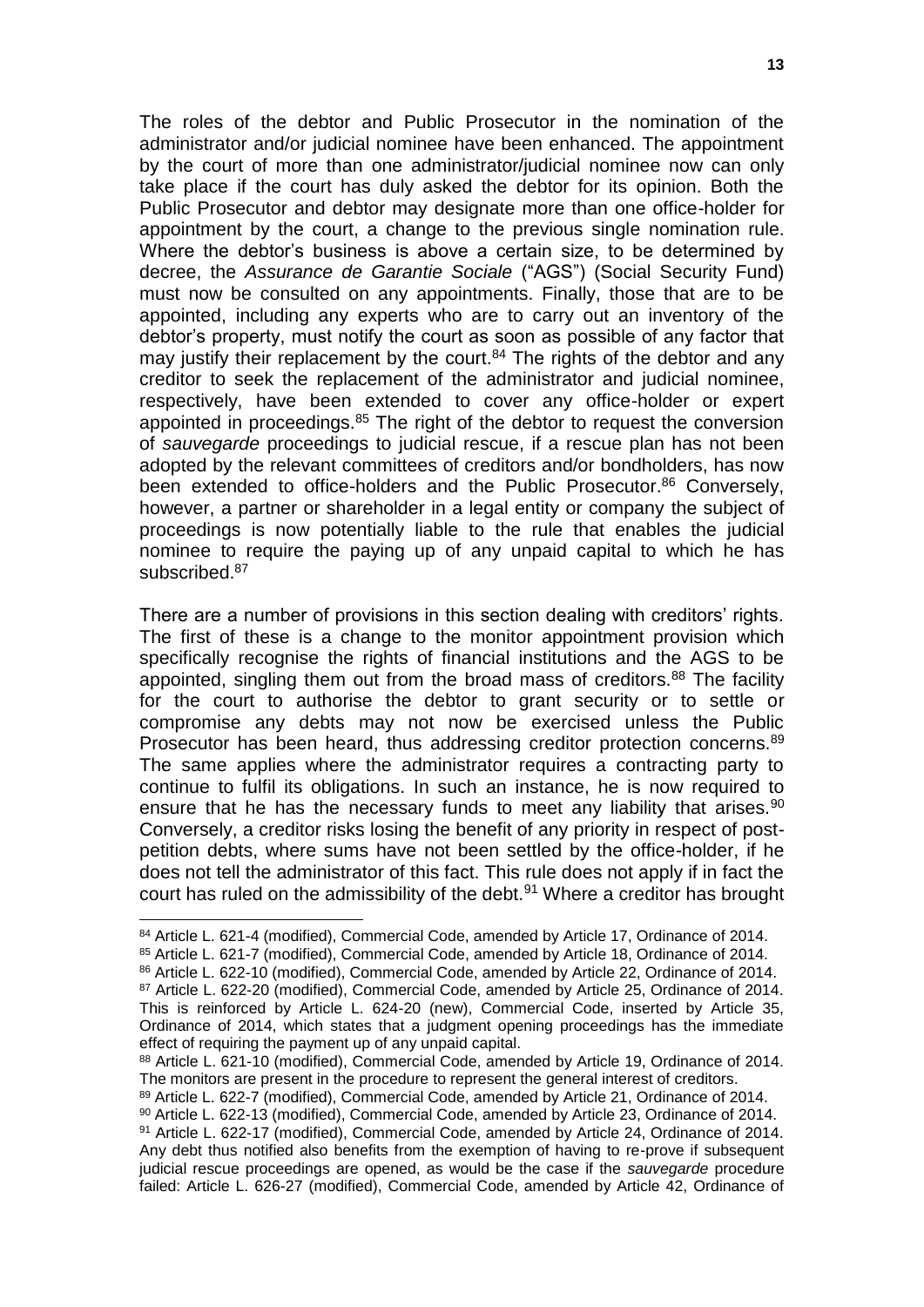proceedings against the debtor, the fact that a request for the opening of *sauvegarde* proceedings has been made must be notified to the creditor concerned by the debtor.<sup>92</sup>

Other provisions here deal with the process by which creditors prove debts. The first applies new periods for declaration, fixed at half the normal period, for creditors whose initial failure to prove has been excused by a court. Where debts have been proven by an agent acting on behalf of the creditor, the creditor may ratify the proof at any time up to the moment the court decides on its admissibility. Where the debtor has notified the existence of liabilities to the judicial nominee, this is taken to be the equivalent of a creditor's proof unless the creditor chooses to file a proof separately. Where the debtor is subject to an ongoing tax investigation, the judicial nominee cannot file a statement of the known debts (marking the end of his functions) until such point as the relevant statutory body has pronounced on the tax debt due.<sup>93</sup> The proof, however made, is now to be deemed the equivalent of a claim at law and will interrupt the application of any limitation or prescription rule until the formal end of the procedure. $94$  If a question is raised by the judicial nominee in respect of a proof, the fact that a creditor fails to reply within the requisite period (30 (thirty) days) is not to be taken as acceptance of the views of the judicial nominee as to the lawfulness of the proof,  $95$  although the creditor cannot dispute the ultimate decision of the judicial nominee as to its admission. <sup>96</sup> Interest on any debt outstanding that will be the subject of a proof normally ceases to run at the point the order opening proceedings is given. Clarity is added in the 2014 reforms to stipulate that the interest, even if "capitalised" in this way, will no longer attract the payment of interest even if they remain outstanding for more than a year, as would otherwise be the case under Article 1154 of the Civil Code.<sup>97</sup> The debtor is given an input into the admission of proofs by being permitted to make observations on the proofs received, in default of which he cannot later contest the decisions of the judicial nominee. $98$  The supervising judge is also given a power to deal in a summary manner with any objections to proofs he considers unfounded.<sup>99</sup> The above provisions will serve to better clarify the process, which is central to the observation phase and which serves as a prelude to the formulation and adoption of the rescue plan.

-

<sup>97</sup> Article L. 622-28 (modified), Commercial Code, amended by Article 31, Ordinance of 2014.

<sup>2014.</sup> The same requirement to inform the officeholder applies in liquidation: Article L. 641-13 (modified), Commercial Code, amended by Article 68, Ordinance of 2014.

<sup>92</sup> Article L. 622-22 (new paragraph), Commercial Code, amended by Article 26, Ordinance of 2014.

<sup>93</sup> Article L. 622-24 (modified), Commercial Code, amended by Article 27, Ordinance of 2014. The same applies in liquidation by virtue of Article L. 641-3 (modified), Commercial Code, amended by Article 64, Ordinance of 2014.

<sup>94</sup> Article L. 622-25-1 (new), Commercial Code, inserted by Article 28, Ordinance of 2014. Where a creditor can prove that he is unaware of the debt, the limitation period to bring a petition to have his failure to prove excused runs from the moment he is deemed to have been aware of the existence of the debt: Article L. 622-26 (modified), Commercial Code, amended by Article 29, Ordinance of 2014.

<sup>&</sup>lt;sup>95</sup> As this can be challenged in any event before the court.

<sup>96</sup> Article L. 622-27 (modified), Commercial Code, amended by Article 30, Ordinance of 2014.

<sup>98</sup> Article L. 624-1 (modified), Commercial Code, amended by Article 33, Ordinance of 2014.

<sup>99</sup> Article L. 624-2 (modified), Commercial Code, amended by Article 34, Ordinance of 2014.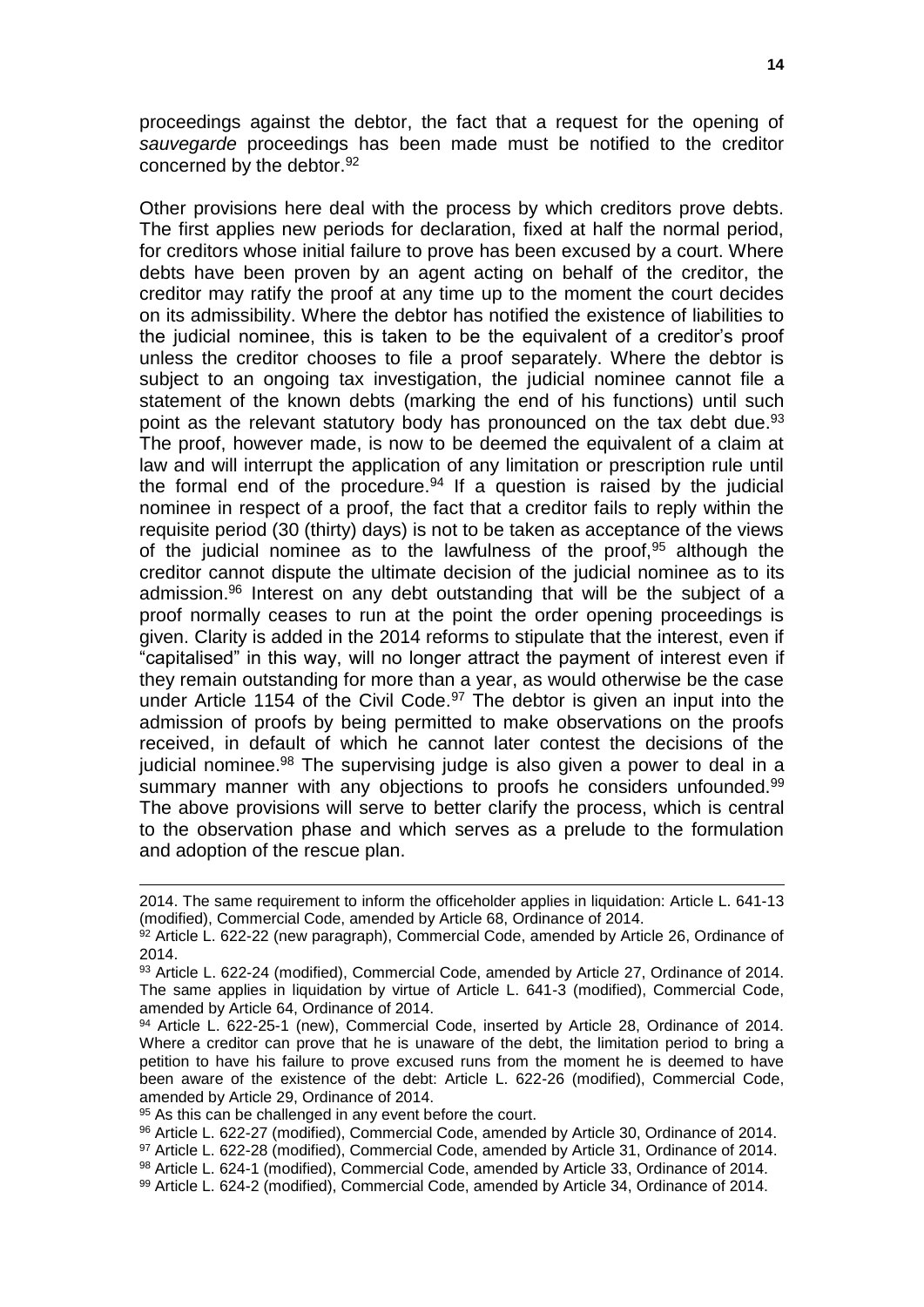In fact, a great deal of focus is given in this section to the process by which the rescue plan is elaborated and a decision taken on its substance. Firstly, the definition of the plan and what it may contain has been rewritten. Although the rescue plan is still to contain the possibility of a cesser or addition or sale of the business, whether in whole or in part, some changes have intervened in respect of the possible identity of third parties in the case of a sale. This sees the interdiction on related parties acquiring the business or its assets within a period of 5 (five) years after the sale relaxed, except in the case of the debtor himself and the monitors. Sales are, nevertheless, still to be carried out by the judicial nominee in compliance with the general rules on sales in the context of liquidations.<sup>100</sup> Where the rescue plan involves an increase in capital, partners and shareholders in legal entities or companies are able to set off their liabilities against any claims they may have that have been proven in proceedings.<sup>101</sup> Where the partners or shareholders are required to approve any decision, whether one increasing the capital or changing any other provision of the articles, the court may determine that the first meeting summoned must have present that number of partners or shareholders representing at least half of the voting rights. Otherwise, and also in the event of any subsequent meeting being held, the quorum and voting requirements default to those in ordinary company law.<sup>102</sup>

The implementation of the plan and its success or failure also receive some attention in the reforms. Where a plan is implemented, the *commissaire à l'exécution du plan* (plan supervisor) has been given a right to come to court to propose a modification of the plan if the debtor's situation has improved and there is a likelihood of an extra benefit for creditors.<sup>103</sup> In the case of default by the debtor in adhering to his obligations, if the plan supervisor should, for any reason, not be in a position to act, then any creditor may petition the court for the appointment of an *ad hoc* nominee to recover any sums due.<sup>104</sup> Some attention is also given to the process by which creditors agree the plan. What has changed is firstly that the administrator must provide a report on any plan submitted to him or to the debtor by creditors, who have in any event the right to submit a proposal for a rescue plan. Creditors whose contracts with the debtor contain any clause regulating how the vote may be exercised or who benefit from either a guarantee or a subordination agreement must notify the administrator of this fact, whose decision on the value of the vote, taking into account the benefits accruing to the creditor, is notified to the creditor prior to

<sup>100</sup> Article L. 626-1 (modified), Commercial Code, amended by Article 36, Ordinance of 2014. <sup>101</sup> Article L. 626-3 (modified), Commercial Code, amended by Article 37, Ordinance of 2014. This governs the position of the increase that is normally required in circumstances where the capital funds are less than half of the stated capital, as opposed to where the plan provides for a further injection of capital, for which Article L. 626-17, Commercial Code, already provides for a right of set-off.

<sup>102</sup> Article L. 626-16-1 (new), Commercial Code, inserted by Article 38, Ordinance of 2014.

<sup>103</sup> Article L. 626-26 (modified), Commercial Code, amended by Article 41, Ordinance of 2014. <sup>104</sup> Article L. 626-27 (modified), Commercial Code, amended by Article 42, Ordinance of 2014. The reforms stipulate that the plan supervisor's task should not end before the payment of the last sums due under the plan, provided that this date is later than any such date that may have been agreed by the parties prior to the opening of proceedings: Article L. 626-31 (modified), Commercial Code, amended by Article 45, Ordinance of 2014.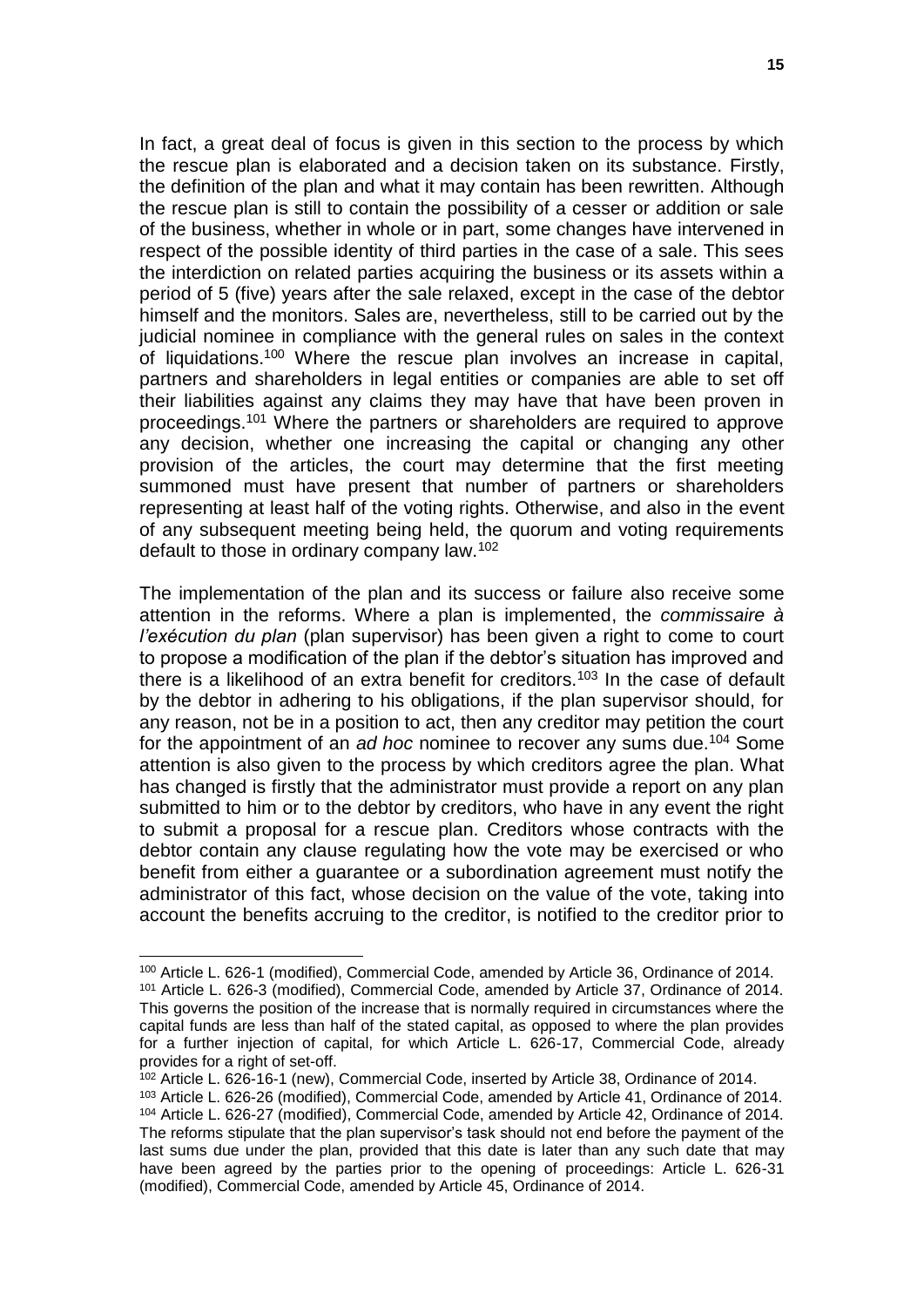the meeting taking place. Any disagreement is to be submitted to the court for determination.<sup>105</sup> In the event that a plan submitted by one of the creditors is approved by the creditors' meeting, then a new right given to the employees requires them to be informed through the requisite channels.<sup>106</sup> The voting process for the "second bite" provisions, under which the failure by any of the creditors' or bondholders' committees to agree the plan simply results in the process resuming so that a further decision can be taken, is changed to ensure that the overall period within which a decision must be taken cannot exceed that of the observation period: normally 6 (six) months. This is to be determined by the court at the request of the administrator.<sup>107</sup> Again, this seems to reflect the concern throughout these reforms that matters should be speeded up and a clear and swift exit from or transition between procedures should occur.

## *(c) Judicial Rescue (Redressement Judiciare)*

-

As the section dealing with judicial rescue refers back in many instances to those governing *sauvegarde*, actual amendments to this section are not as extensive as elsewhere. However, they include the provision determining when the debtor entered into *cessation de paiements* (cessation of payments, i.e. became insolvent), which is now to take place with the debtor's views being solicited prior to the court's decision.<sup>108</sup> Views are also sought from the debtor and any creditors for the appointment of the administrator and judicial nominee, respectively.<sup>109</sup> As in the case of *sauvegarde*, the administrator has to ensure that he has the necessary funds to pay for services or goods received under continuing contracts, unless he is able to secure any grace period for payment.<sup>110</sup> However, unlike *sauvegarde*, where the administrator may be given authority by the court to summon the necessary shareholder/partner meetings to vote on any increase in capital that may be required, he is expected in judicial rescue to go to court for the appointment of a judicial nominee where there appears to be opposition from any party who may be called upon to contribute to the increase.<sup>111</sup>

The major focus in these limited selection of amendments to judicial rescue is on the development of the rescue plan and any alternatives, although the

<sup>105</sup> Article L. 626-30-2 (modified), Commercial Code, amended by Article 43, Ordinance of 2014. For bondholders, the value of their vote, if a meeting of their class is required, is determined without reference to the value of any accessory security given by the debtor by which they may benefit. Otherwise, the voting rules for creditors' committees are to apply to bondholders' committees: Article L. 626-32 (modified), Commercial Code, amended by Article 46, Ordinance of 2014.

<sup>106</sup> Article L. 626-30-3 (new), Commercial Code, inserted by Article 44, Ordinance of 2014.

<sup>107</sup> Article L. 626-34 (modified), Commercial Code, amended by Article 47, Ordinance of 2014. <sup>108</sup> Article L. 631-8 (modified), Commercial Code, amended by Article 50, Ordinance of 2014. The same provision also stipulates that the court's authority to backdate the effective date of insolvency is not affected by the opening of a *sauvegarde financière*.

<sup>109</sup> Article L. 631-9 (modified), Commercial Code, amended by Article 51, Ordinance of 2014. The right of the Public Prosecutor to nominate the office-holders has apparently been removed.

<sup>110</sup> Article L. 631-14 (new paragraph), Commercial Code, amended by Article 53, Ordinance of 2014.

<sup>111</sup> Article L. 631-9-1 (new), Commercial Code, inserted by Article 52, Ordinance of 2014.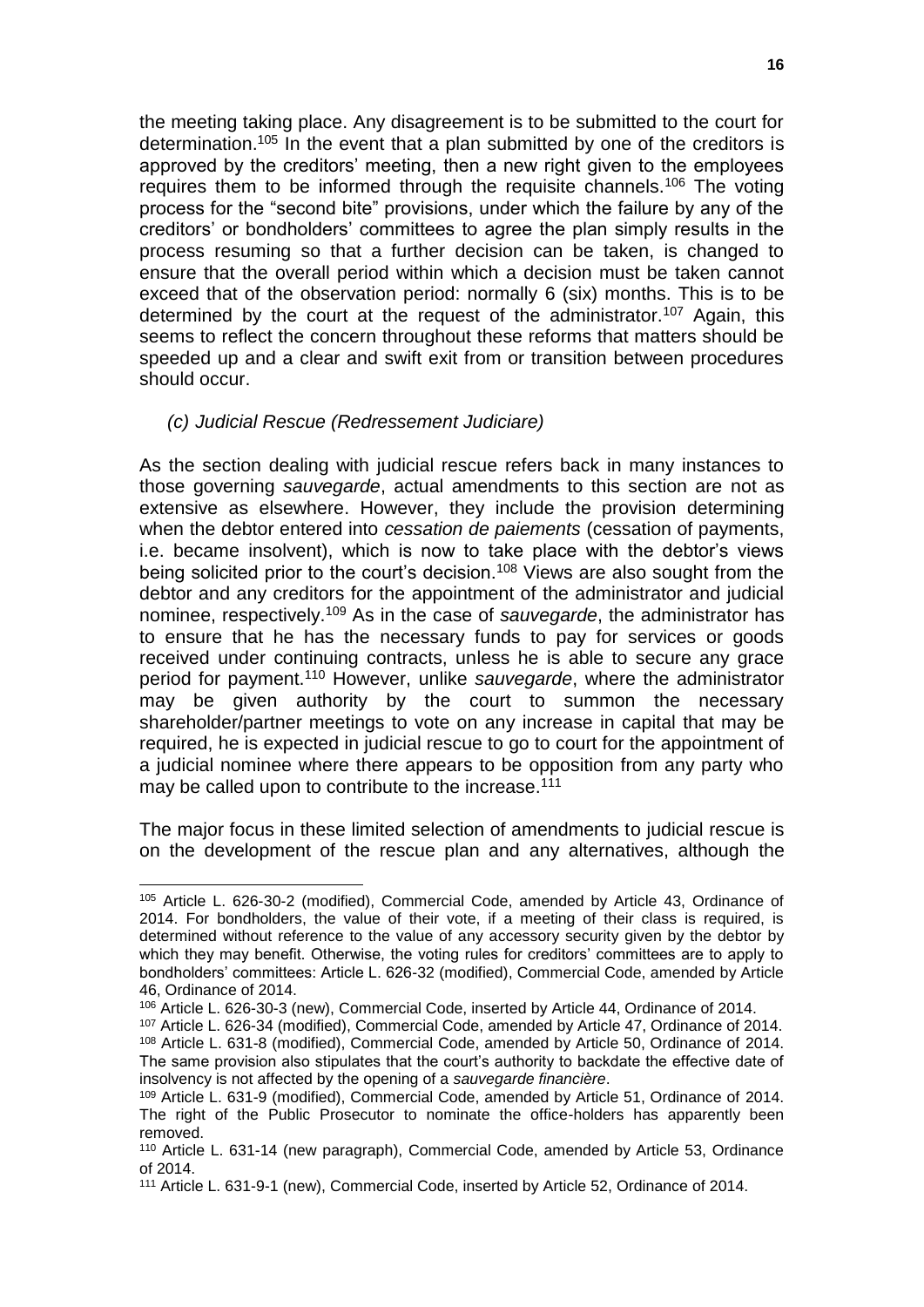basic responsibility for developing the plan remains with the administrator, assisted by the debtor, while the decision on the plan continues to fall within the province of the creditors' committees, to whom the plan is presented by the administrator. Moreover, the general rules on the rescue plan in *sauvegarde* will continue to apply, as amended by the Ordinance of 2014. There is a change, nonetheless, in the application of the *sauvegarde* rules in that the exemptions from the list of parties prevented from bidding for the assets do not apply to asset disposals in judicial rescue. The rules also applicable to rescue plans in *sauvegarde* involving the workforce do not apply here, as the remaining changes to the article deal with a new procedure for any necessary redundancies as well as special provisions for a rescue of employment where possible. Generally, the process will be under the supervision of the court and must take place in accordance with the terms of the Employment Code.

Further changes include the situation where a third party (other than a partner or shareholder) agrees to be bound to implement the plan, usually in return for capital rights. In this case, the plan that has been voted on by the creditors' committees and, if necessary, the bondholders' committee will also need to be submitted to the general meeting of partners/shareholders and be approved by a resolution being passed.<sup>112</sup> The facility for the court to order a total or partial sale of the business, formerly dependent on the debtor's inability to continue performing his obligations under the plan, are now made dependent instead on the plan appearing "*manifestement insusceptible*" (manifestly incapable) of ensuring the rescue of the business.<sup>113</sup> Finally, dealing with the rules on vulnerable transactions, which apply to judicial rescue, but not to *sauvegarde*, the reforms add the decision by an individual entrepreneur to separate a business pool of assets from a personal pool to the list of acts that are void if carried out after the date the debtor became insolvent and may also be rendered void if performed within the six months prior to that moment.<sup>114</sup>

# *(d) Liquidation and Simplified Liquidation*

l

The amendments in this section are almost as extensive as those directed at the *sauvegarde* procedure and are described by the Parliamentary Report as ranging from those simply "correcting impreciseness", via those that are "more marked", to those that are "more innovative".<sup>115</sup> The reforms appear concerned with making adjustments to the rights and liabilities of participants, including by extending to instances of liquidation the debtor's duty found in other procedures to assist in the completion of the asset inventory and to provide the office-holder with a list of contracts as well as assets and liabilities. Conversely, the debtor now receives the benefit of a stipulation that the costs of living for any debtor who is an individual will be paid in priority to all other debts, where these costs fall due after proceedings are opened.<sup>116</sup> The opening of a liquidation procedure in respect of a debtor whose business

<sup>113</sup> Article L. 631-22 (modified), Commercial Code, amended by Article 55, Ordinance of 2014. <sup>114</sup> Article L. 632-1 (modified), Commercial Code, amended by Article 56, Ordinance of 2014. <sup>115</sup> Parliamentary Report, at paragraph III-3.

<sup>112</sup> Article L. 631-19 (modified), Commercial Code, amended by Article 54, Ordinance of 2014.

<sup>116</sup> Article L. 641-13 (modified), Commercial Code, amended by Article 68, Ordinance of 2014.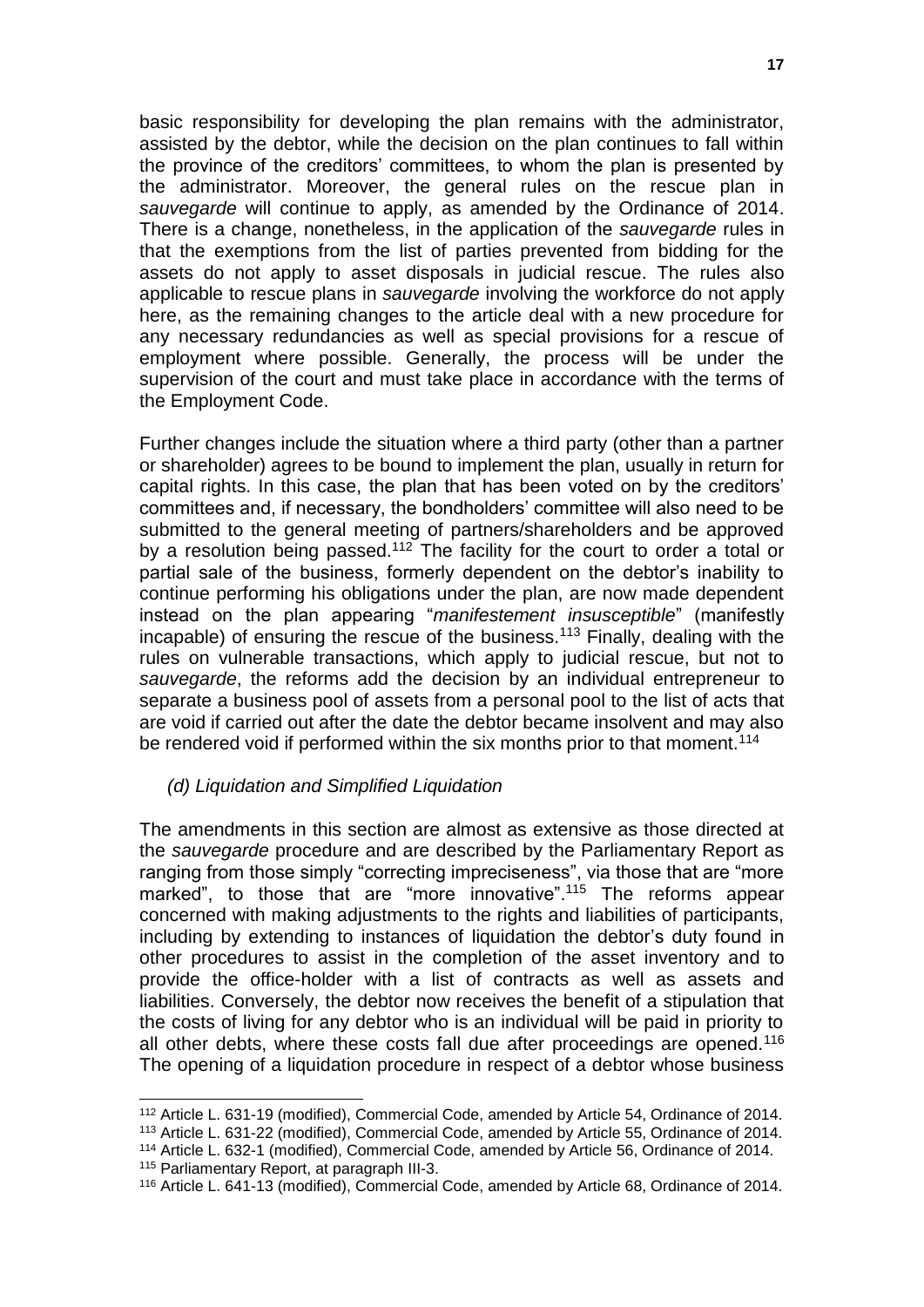is greater than a threshold to be determined will now result in the AGS being invited to give its views on the nomination of a liquidator.<sup>117</sup> Where a judicial rescue or *sauvegarde* procedure is being converted to a liquidation, which would normally result in the judicial nominee being appointed liquidator, the AGS now receives the right to request that a different liquidator be appointed.<sup>118</sup> The AGS will also be given the right to be consulted prior to redundancies being carried out in the context of any proposed sale of all or part of the business.<sup>119</sup>

Further alterations to the rights and duties of participants in the process result in the Public Prosecutor now being able to propose the nomination of an administrator by the court to second the liquidator in the running of the business where the size of the business is above a specified threshold.<sup>120</sup> The liquidator has now been given the power to agree, with the consent of the administrator (if one is appointed), to the restoration of property to a third party subject to any claim for restitution or recovery. If the two office-holders are not in agreement or either (or both) of them wishes to bring a dispute as to the merits of the claim, then the issue is brought for determination before the court with the debtor additionally being summoned to give his views.<sup>121</sup> Creditors, however, are subject to a new requirement to restore to the estate any sums received in breach of the *pari passu* rule or that result from a mistake as to the order of priority.<sup>122</sup> More generally, the prohibition on related parties and any participants in the process acquiring assets or the business has been clarified. The basic principle is that assets may not be acquired by related parties and any participants in the process except as authorised by the court. This exemption now applies to the business, immoveables, goods sold at auction and goods of a personal nature or those used in an agricultural business. The benefit of the exemption, however, still does not extend to the debtor or to the monitors.<sup>123</sup>

Speeding up the procedure and reducing costs also seem to be features of the amendments, for example the new injunction that the supervisory judge must rule as soon as practicable on the admissibility of any request made to the court for the replacement of the liquidator and the option for the liquidator in the simplified liquidation procedure to carry out the inventory.<sup>124</sup> In the latter case, although the liquidator may take inventory, one of the experts commonly appointed in liquidations to do so will carry out the valuation of the assets concerned.<sup>125</sup> Similarly, a cap is put on the time within which ascertainment of

<sup>117</sup> Article L. 641-1 (modified), Commercial Code, amended by Article 61, Ordinance of 2014. <sup>118</sup> Idem. The option is also given for the employees' representative elected by the workers, in the absence of a *Comité d'entreprise* (Works Council) or *Délégué(s) du personnel* (Workers' Representative(s), to exercise the functions devolved to these institutions.

<sup>119</sup> Article L. 642-5 (modified), Commercial Code, amended by Article 71, Ordinance of 2014.

<sup>120</sup> Article L. 641-10 (modified), Commercial Code, amended by Article 67, Ordinance of 2014. <sup>121</sup> Article L. 641-14-1 (new), Commercial Code, inserted by Article 69, Ordinance of 2014.

<sup>122</sup> Article L. 643-7-1 (new), Commercial Code, inserted by Article 76, Ordinance of 2014.

<sup>123</sup> Article L. 642-20 (modified), Commercial Code, amended by Article 75, Ordinance of 2014.

<sup>124</sup> Articles L. 641-1-1 and L. 641-2 (modified), Commercial Code, amended by Articles 62 and 63, Ordinance of 2014. For ordinary liquidation procedures, the court will normally appoint an expert (auctioneer, bailiff, notary or commercial agent) to take inventory and value the assets concerned.

<sup>125</sup> Article L. 644-1-1 (new), Commercial Code, inserted by Article 81, Ordinance of 2014.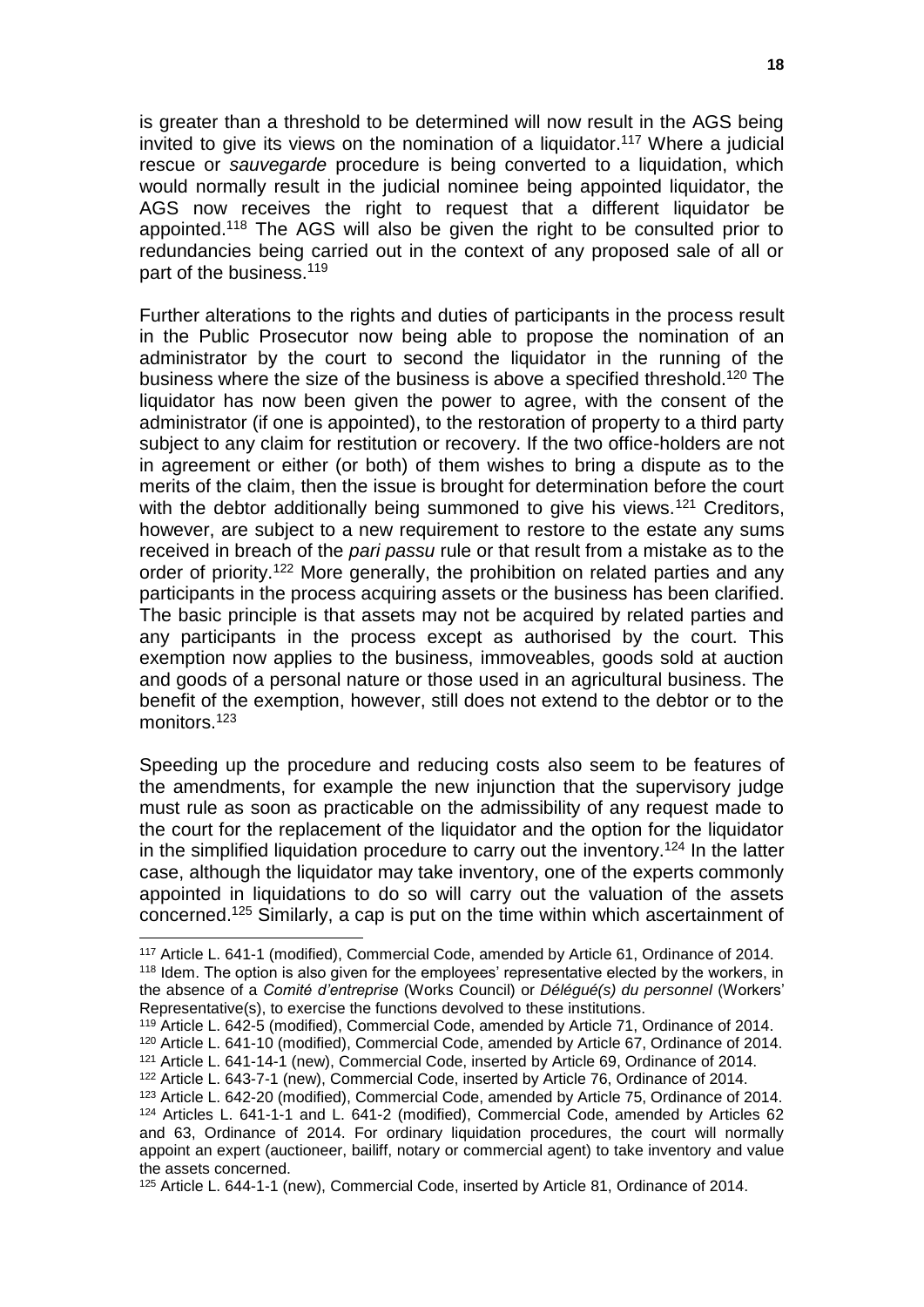proofs takes place when a simplified liquidation procedure is converted to a normal liquidation, when 6 (six) months is the authorised maximum for this to take place. Furthermore, a very brief limit (12 (twelve) days) is imposed on the submission of a report by the Works' Council in respect of redundancies the liquidator proposes to carry out, either immediately or following a resumption of some activity for a determined period.<sup>126</sup> The singular reform here is the new upper limit on simplified liquidation proceedings, which are brought down from twelve (12 months) down to 4 (four) months.<sup>127</sup> By contrast, however, the period for the sale of assets in a simplified liquidation has been extended from 3 (three) to 4 (four) months,<sup>128</sup> perhaps to avoid issues arising as to the resumption of proceedings in the event of the discovery that assets remain unsold and the attendant costs, not to mention the impact on the debtor's discharge. Otherwise, the adjustments here in terms of time seem to provide more emphasis on these procedures being geared towards restoring assets and value as quickly as possible to interested parties, particularly the creditors.

## *(e) Miscellaneous Amendments*

A few miscellaneous changes have also taken place to the sanctions provisions and curial procedure. The option for the court to declare the personal insolvency of directors, managers or representatives of corporate directors, has been extended to include where any of these persons knowingly makes a false proof of debt on behalf of a creditor.<sup>129</sup> The alternative of a disqualification from being involved in management now also applies to the situation where any of the above parties knowingly fails to inform a creditor in litigation against the debtor of an application for *sauvegarde* proceedings in respect of the debtor.<sup>130</sup> Apart from instances of the *suo sponte* facility now being abolished,<sup>131</sup> there is now a generalised rule that the supervisory judge may not take part in bench formations in the court that appointed him, nor participate in any of its discussions.<sup>132</sup> A particular innovation here is the new provisions that governs the situation where a number of courts are involved in hearings covering companies or entities belonging to the same group. A new option is given to appoint the same administrator and judicial nominee for all of the companies and legal entities concerned and for them to undertake the task of coordinating procedures subject to rules to be published by decree.<sup>133</sup>

-

<sup>126</sup> Article L. 641-4 (modified), Commercial Code, amended by Article 65, Ordinance of 2014. <sup>127</sup> Article L. 644-5 (modified), Commercial Code, amended by Article 84, Ordinance of 2014. <sup>128</sup> Article L. 644-2 (modified), Commercial Code, amended by Article 82, Ordinance of 2014. The only asset disposal requiring the concurrence of the debtor is one resulting from an inheritance received by the debtor following the opening of proceedings: Article 641-9 (new paragraph), Commercial Code, amended by Article 66, Ordinance of 2014. The debtor must also concur in the conversion of jointly held property to property in common.

<sup>129</sup> Article L. 653-5 (modified), Commercial Code, amended by Article 87, Ordinance of 2014. <sup>130</sup> Article L. 653-8 (modified), Commercial Code, amended by Article 88, Ordinance of 2014. See above note 92 for the new duty to inform.

<sup>131</sup> See above footnote 82.

<sup>132</sup> Article L. 662-7 (new), Commercial Code, inserted by Article 92, Ordinance of 2014. Article 86, Ordinance of 2014, removes two specific instances where this prohibition previously existed in the case of sanctions involving the debtor.

<sup>133</sup> Article L. 662-8 (new), Commercial Code, inserted by Article 93, Ordinance of 2014.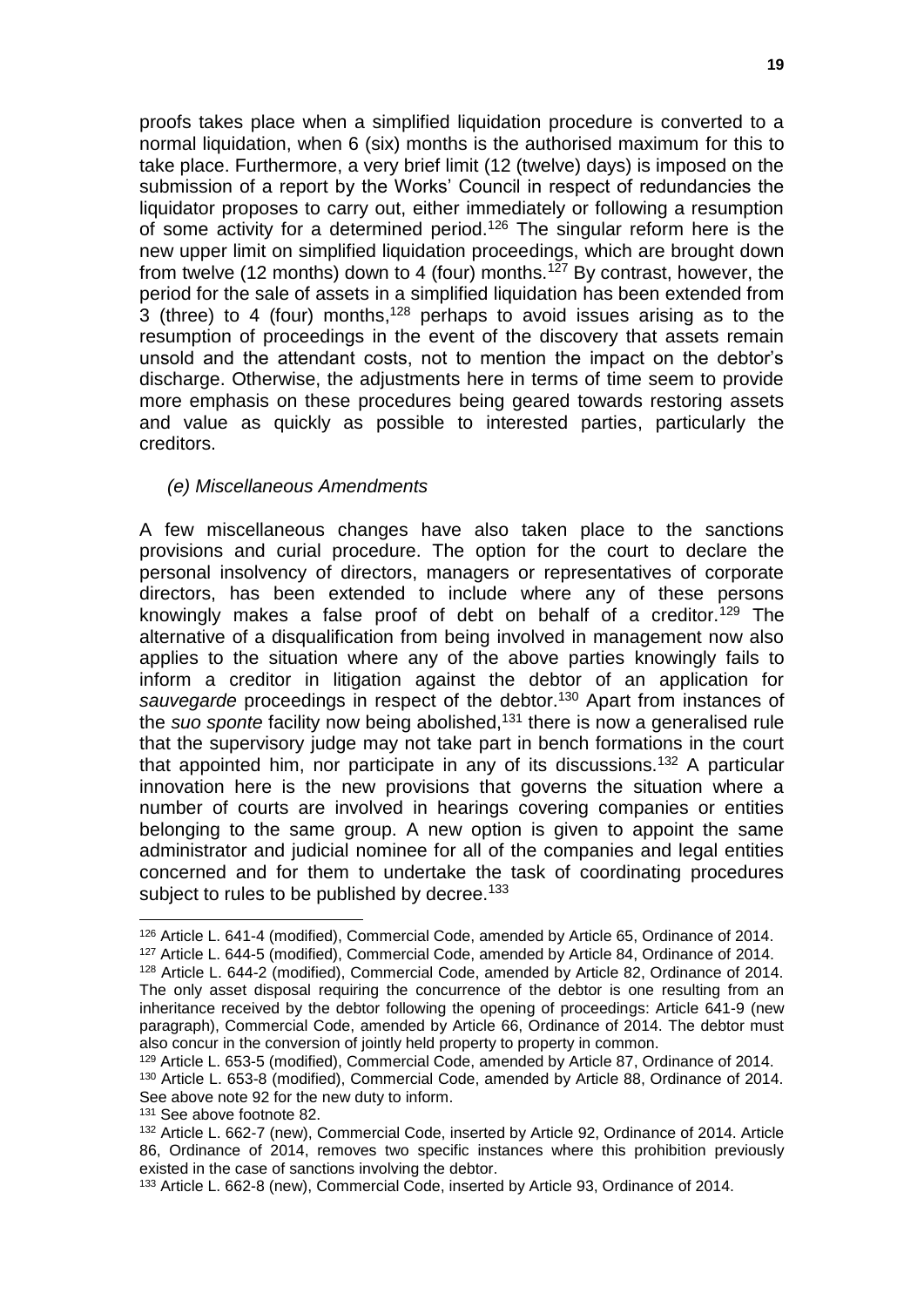#### **Summary**

The amendments resulting from the Ordinance of 2014 must be sited in the context of planned further work, not just that resulting from the implementation decree and other likely changes to harmonise the articulation of the texts with each other, but also to complete other reforms, for which authority was not forthcoming in the Law of 2014, but which might soon come. Other likely changes include planned alterations to the status of insolvency office-holders and commercial courts and also work to take into account amendments to the European Insolvency Regulation that are ongoing.<sup>134</sup> The impact of the Commission Recommendation of March 2014 seeking to improve the performance of national insolvency regimes for SMEs also needs to be assessed.<sup>135</sup> For some, the upshot is to leave France's insolvency law regime in a state of some "legal [in]stability" with the prospect of more "opportunistic" legislation.<sup>136</sup> This idea of opportunism is reflected in the view that the idea of reform preceded that of the contents of the same: *"*the principle of reform being a given, it [only] remained to determine what needed reforming".<sup>137</sup> Despite these views, many aspects of the reforms have met with the definite approval of commentators. Labels such as "innovative, often practical", 138 "more performing tools, better legal security and renewed equilibrium<sup>"139</sup> have been attached to the reform text and to the changes it made.

Overall, the impression is that some thought has been given to improving matters, albeit on a procedural level, without fundamentally altering the basis on which French insolvency law functions. However, it is also noteworthy that insolvency office-holders have had little time to adjust, the reforms coming into force on 1 July 2014.<sup>140</sup> This speed, which was also evident in previous reforms must make practice quite challenging in an environment where the rules change often, again raising the spectre of legal instability alluded to earlier. Given the duration of many procedures, a related concern is that the office-holder may find himself applying different sets of rules to different cases, depending on when proceedings were instituted, which is not ideal. In this light, the question may well be asked as to what will happen in the future? Will the reforms be left to bed in, as those of 2005 were not (with those of 2008 only in operation a few years before these changes)? Will the experience of the reformed text raise further issues that will militate for yet more reforms? The answer to the last, in view of the apparent endurance of France's reform process, is a qualified yes. At least there is some consciousness of this and the need to be prepared. For one commentator, insolvency law "requires great vigilance on the part of observers, practitioners and the legislator". With this in mind, the Minister of Justice is apparently

<sup>&</sup>lt;sup>134</sup> Rossi et al., above note 45, at 2. Pétel, above note 19, at paragraph 1, also refers to the difficulties of reforming the operations of the Commercial Courts, which is to be left to a future text so as not to "raise polemics".

<sup>135</sup> Roussel Galle, above note 62, at 34.

<sup>&</sup>lt;sup>136</sup> Rossi et al., above note 45, at 2.

<sup>&</sup>lt;sup>137</sup> Pétel, above note 19, at paragraph 2.

<sup>138</sup> Le Corre, above note 19, at 751 (paragraph 73).

<sup>139</sup> Roussel Galle, above note 68, at 351.

<sup>140</sup> Article 116, Ordinance of 2014.